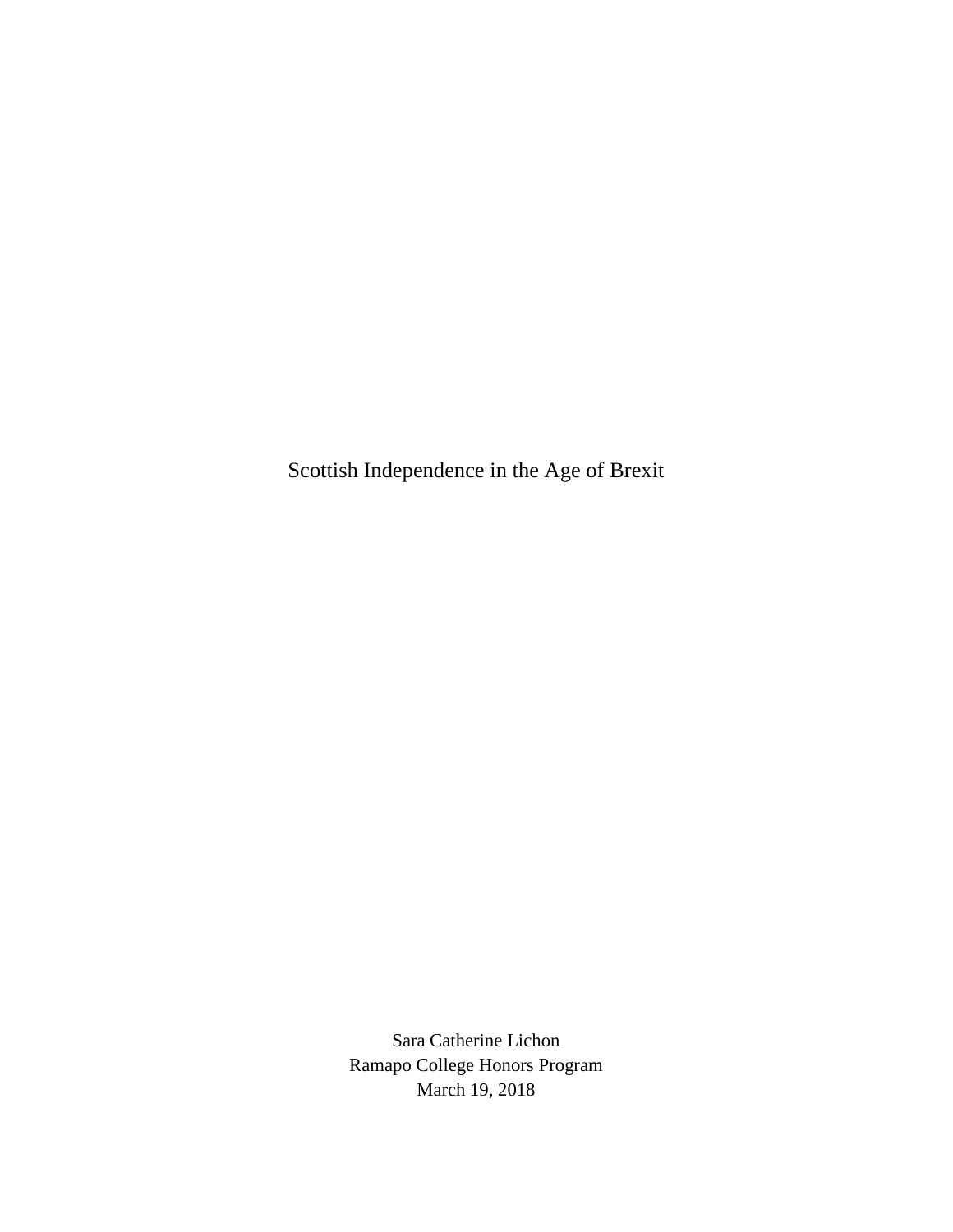#### **Introduction**

In 2016, the United Kingdom held a referendum on whether or not they should leave the European Union. The majority voted to Leave, ushering in the age of "Brexit." However, while the UK voted for an exit, Scottish voters had overwhelmingly voted to Remain. With 62 percent of Scottish voters voting to Remain, it has been predicted that Scotland will have an independence referendum similar to the one held in 2014, in hopes of breaking out of the UK and remaining in the EU. However, this does not appear to be happening soon. Despite Scotland's history of desiring political independence from the UK, the chances of a future independence referendum in Scotland are low due to a variety of factors. First, the current political situation reveals a change in attitudes amongst the Scottish public and a lack of support for an independence referendum within the UK. Second, the current economic situation in Scotland is not strong enough for independence. Finally, while Scottish nationalism is strong, it does not equate to a strong independence movement, because it is difficult to agree upon a single view of the meaning of Scottish nationalism. Each of these factors make it unlikely a Scottish independence referendum will happen in the near future, even as the process for Brexit begins.

#### **A Brief History of Scotland and England**

Currently, Scotland is a part of the United Kingdom. But Scotland has an identity that is often separate from that of the UK. From the legends of William Wallace to Robert the Bruce to the Jacobites, Scotland takes pride in the moments it has rebelled against England. The history between England and Scotland has contributed to strong nationalist feelings within Scotland today, and is part of the reason Scotland has attempted independence in the past. In order to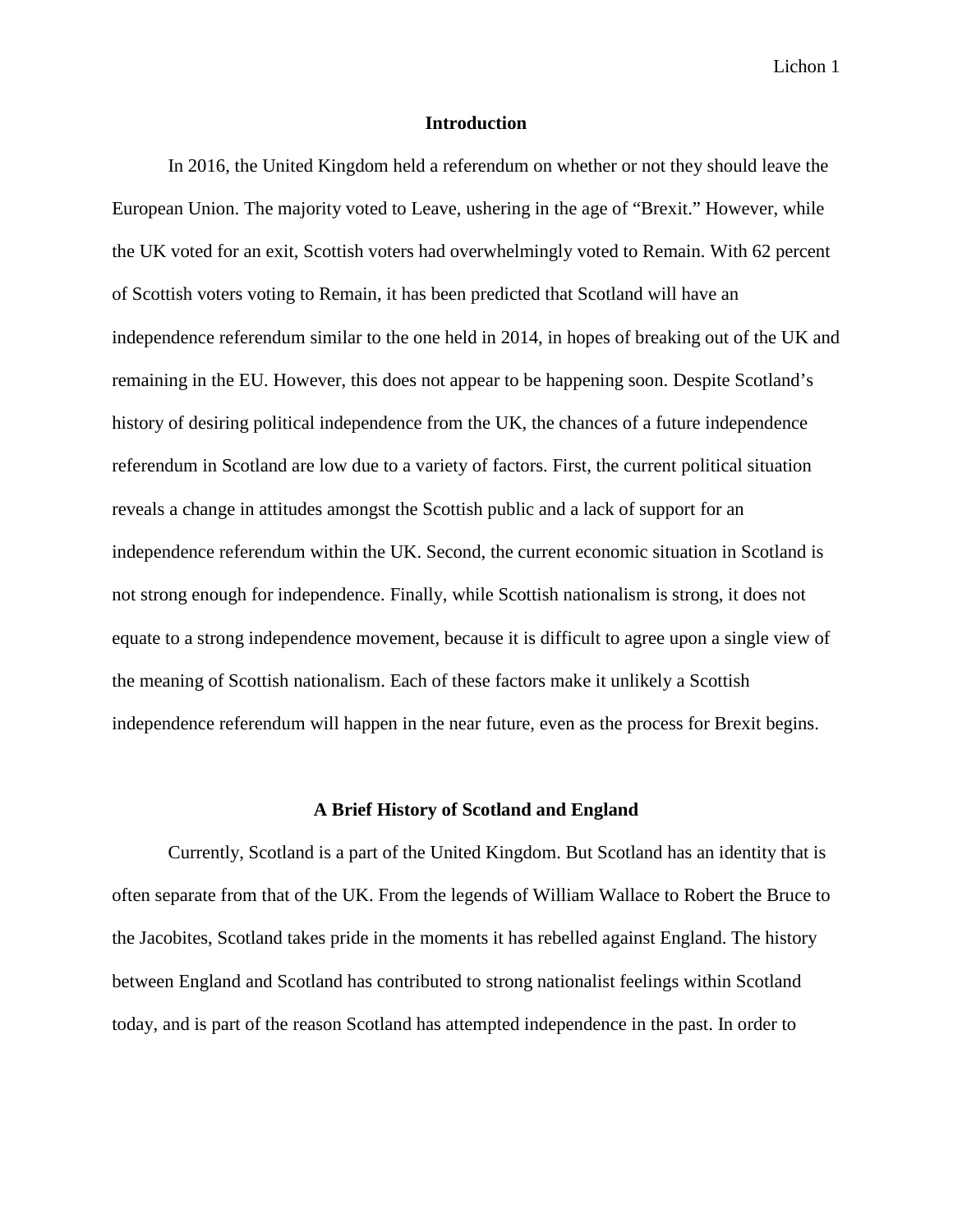understand Scottish nationalism and independence, it is important to briefly touch upon the history of Scotland and the UK.

Scotland has gone through various periods in time where there was a struggle for power between the Scots and the English. One of the major historical events that has contributed to Scottish nationalism were the Wars of Independence. After the death of Scotland's King Alexander III and all possible heirs, Scotland faced a period of instability, which England took advantage of. John Balliol was eventually chosen to be king, but England's Edward I interfered in Scottish affairs, eventually leading to a rebellion by the Scots known as the First War of Scottish Independence. Lasting from 1296 to 1304, this war produced legends such as William Wallace, a leader of the rebellion, and Robert the Bruce, who became Scotland's next king. In 1320, during a brief period of peace, the Declaration of Arbroath was written, which declared Scotland's sovereignty from England. However, from 1332 to 1357, there was a Second War of Independence, due to unresolved conflict from the first war. Scotland kept its independence by the end of this war, but conflict and tension continued between the two countries for centuries.<sup>[1](#page-2-0)</sup>

By 1603, Scotland and England forged a connection with the Union of the Crowns, when James IV of Scotland became James I of England after Elizabeth I died (as there were no other heirs). Despite Scotland and England sharing a monarch, the two countries were politically separate and sovereign, having separate parliaments.<sup>[2](#page-2-1)</sup> But in 1707, Scotland and England officially united, creating the United Kingdom. Economically, the Union of 1707 benefitted Scotland, which was suffering from losing trade deals with France (due to sharing a monarch with England), crop failure, and a failed colony in Panama, known as the Darien scheme.<sup>[3](#page-2-2)</sup> With

<span id="page-2-2"></span>

<span id="page-2-1"></span><span id="page-2-0"></span><sup>&</sup>lt;sup>1</sup> Michael Lynch, *Scotland: A New History* (London: Pimlico, 2000), 111, 114-6, 119, 126, 128.<br><sup>2</sup> Ibid., 238-9.<br><sup>3</sup> Christopher Whatley, *Bought and Sold for English Gold?: Explaining the Union of 1707* (East Linton: T Press, 2001).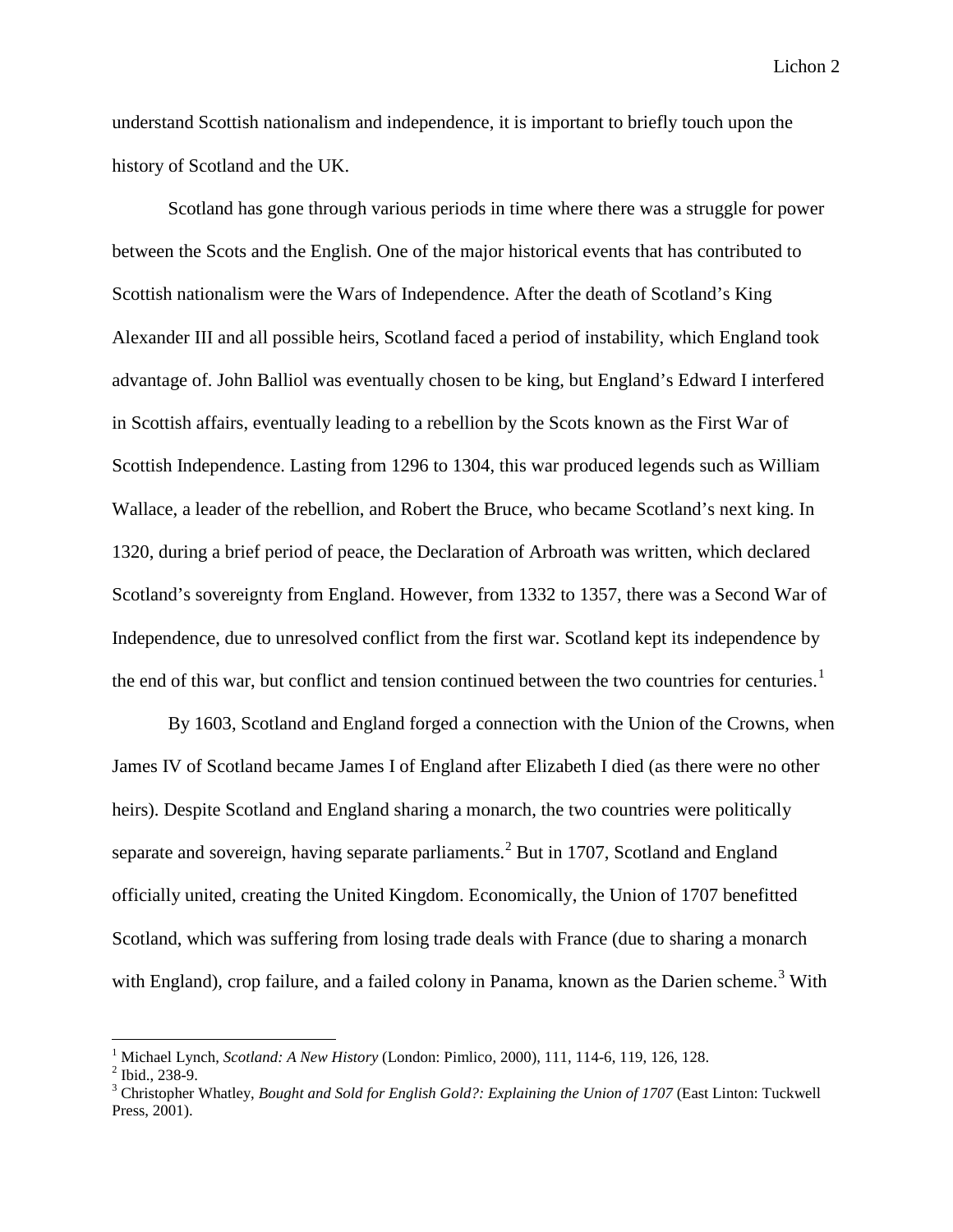few other options, Scotland had to turn to England and its strong economy and empire to save its own economy. On April 28, 1707, the Scottish Parliament dissolved, and by May Scotland and England were officially united. $4$  This was met with protest though, as Scots suddenly had less representation in Parliament and Scotland was no longer sovereign and independent.<sup>[5](#page-3-1)</sup> Scots had not quickly forgotten about their former victories against England, and Scottish nationalism remained in the backs of people's minds.

Shortly after the Union, Westminster was quick to realize that governing Scotland and Britain simultaneously was no easy feat. This led to the creation of a Scottish Secretary of State, who handled issues specifically relating to Scotland. The Scottish Secretary of State was a Secretary who, in theory, handled both foreign and domestic affairs in the UK, but in practice handled issues specifically relating to Scotland. They were often Scots themselves. This position fluctuated between efficiency and non-efficiency, but the creation of such a position is telling; because a united parliament had a limited understanding of Scotland's needs, there was a need for Scottish affairs to be handled separately from British ones. This allowed Scotland to function in a semi-independent way, though Scotland was no longer independent itself.<sup>[6](#page-3-2)</sup> Despite the new union, things between Scotland and England were not perfect; but it would not be until the next century that the Scottish independence movement would begin to gain political traction.

#### **Scottish Political Nationalism Before Brexit and the Emergence of the SNP**

Because of the history between Scotland and England, a strong Scottish nationalist movement has grown over time. But in order for an independent Scotland to become a strong possibility, this nationalist movement needs to have political legitimacy. After World War II,

 $4$  Lynch, 313.

<span id="page-3-1"></span><span id="page-3-0"></span><sup>&</sup>lt;sup>5</sup> Whatley.

<span id="page-3-2"></span><sup>6</sup> Alexander Murdoch, *The People Above* (Edinburgh: John Donald Publishers, Ltd., 1980)*,* 4-5.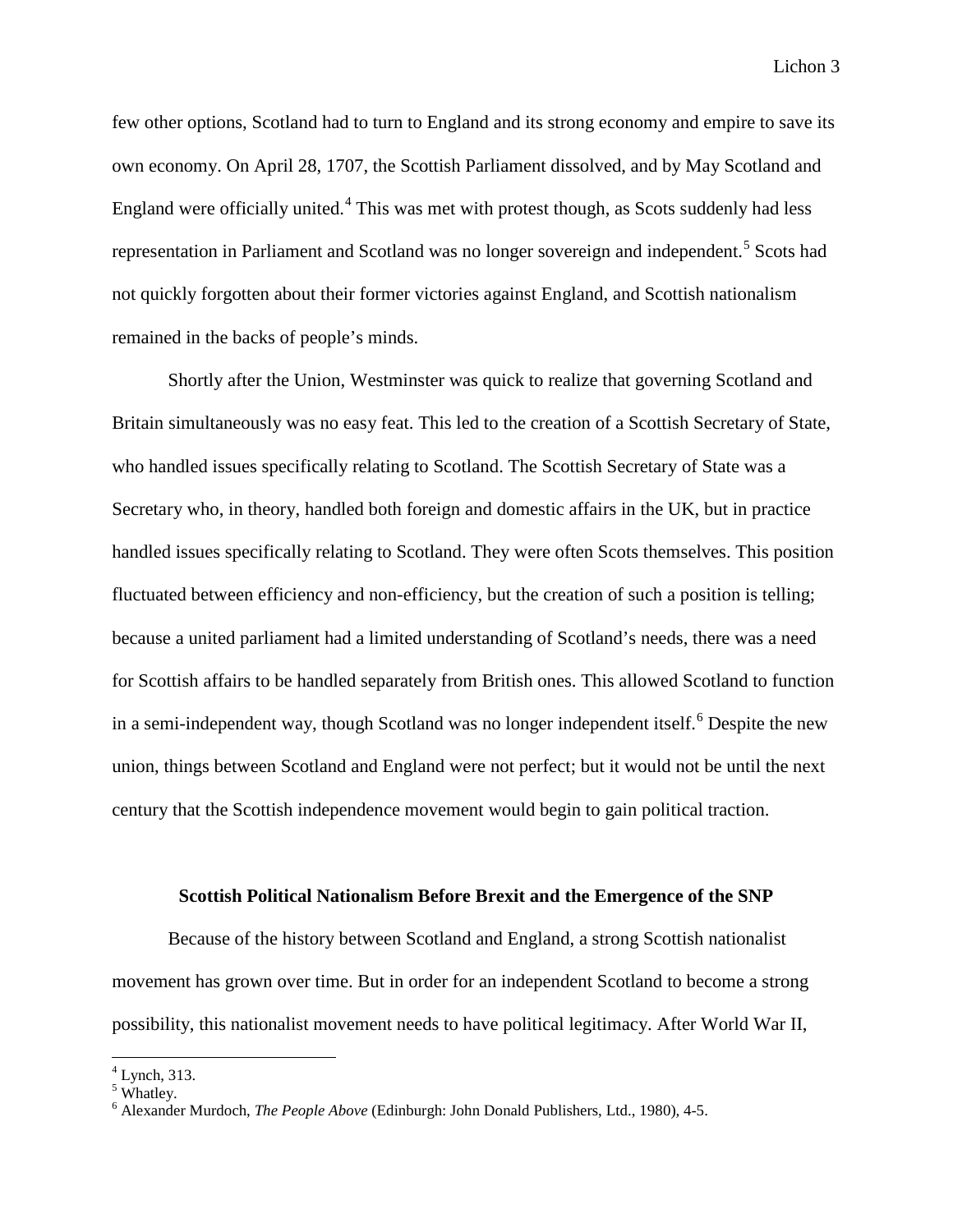Scottish nationalism began to be politicized, slowly gaining more notice on the political stage. By the 1970s, Scottish nationalism and the Scottish National Party were in the political spotlight, and have been considered seriously in British politics since. However, the presence of Scottish nationalism in politics has not yet led to independence, and it is unclear whether it will anytime soon.

Prior to World War II, there were hints of Scottish nationalism in Scottish politics. As mentioned before, there was the 1320 Declaration of Arbroath, which was perhaps the first signs of Scottish independence becoming politically legitimate. After 1707, Scottish independence moved to the political back burner until the late 1800s. In 1853, the National Association for the Vindication of Scottish Rights was formed, and in 1886, the Scottish Home Rule Association formed. By 1885, Westminster realized that ruling Scotland in the same way as ruling England was not efficient, and the Scottish Office was created to handle purely Scottish affairs. The next stage of political nationalism appeared in 1920, when the Scottish National League was formed, which was the first sign of a political party dedicated to Scottish nationalist interests. Soon after in 1928 there was the National Party of Scotland, and 1934 saw the creation of the Scottish National Party with the combination of the Scottish Party and the National Party of Scotland.<sup>[7](#page-4-0)</sup> Thus Scottish nationalism and independence began to make its mark on UK politics.

The Scottish National Party, or SNP, is currently the ruling party of the Scottish Parliament, with independence for Scotland being its number one goal. But the SNP has not always had such political power in Scotland, especially prior to there being a devolved Scottish Parliament. Though the SNP has not yet reached its goal of an independent Scotland, Scotland has gained more autonomy, partially due to the actions of the SNP in pushing for devolution of

<span id="page-4-0"></span> <sup>7</sup> Murray Stewart Leith and Daniel P. J. Soule, *Political Discourse and National Identity in Scotland,* Edinburgh: Edinburgh University Press, 2012), 16-17.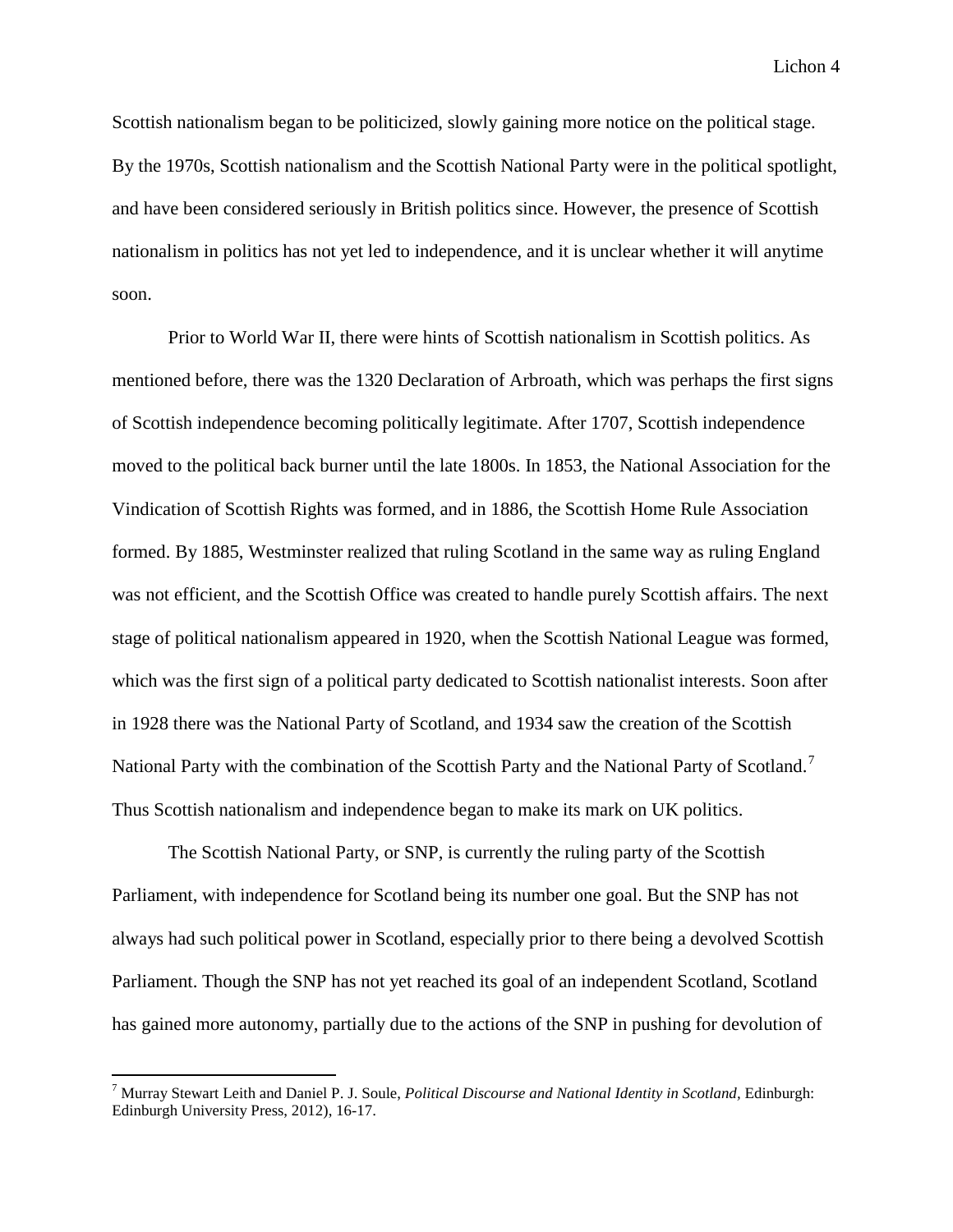the UK Parliament. The SNP had rocky beginnings, splitting in 1942, leading to the creation of the Scottish Convention. This cross-party organization created the National Covenant in 1949, a petition to Westminster calling for the creation of a separate Scottish Parliament. Though this Covenant was largely ignored by the UK government, it was a significant stepping stone in pushing Scottish nationalism into British politics, as it was one of the first times Scots organized for a clear political goal. $8$ 

During the 1950s and 1960s, Scottish nationalism began to gain further traction, and a clear link between political nationalism and the SNP began to appear. After World War II, Scotland's heavy industry decreased, negatively affecting Scotland's economy. After the 1960s, UK policies shifted towards centralization, but because these policies were enacted by the Scottish Office in Scotland, they were not as efficient.<sup>[9](#page-5-1)</sup> Scotland had no autonomous institutions of their own, and policies created by a power that was so physically distant from Scotland made little sense within Scotland itself.<sup>[10](#page-5-2)</sup> In addition, as the British Empire fell, so too did major industries in Scotland. Shipyards, coal mines, and steel mills were just some of the industries to suffer from a declining British Empire, and many of these industries were essential to the Scottish economy.<sup>[11](#page-5-3)</sup> This caused Scotland's GDP to drop in comparison to the rest of the UK. Being centrally ruled by Westminster was no longer beneficial for Scotland, and it became apparent that Scotland would be better off apart from the Union. Rather than follow policies created by a far removed, centralized body, Scots began to desire a political body that would be solely dedicated to Scottish problems. Because of this, the ruling Conservative Party, known as the "Unionist Party" until 1965, experienced a decline in popularity in Scotland due to its

<span id="page-5-0"></span> $\frac{8}{9}$  Ibid., 19-20.<br> $\frac{9}{1}$ Ibid., 22.

<span id="page-5-2"></span><span id="page-5-1"></span><sup>10</sup> Paolo Dardanelli, "Ideology and Rationality: The Europeanisation of the Scottish National Party," *Osterreichische Zeitschrift fur Politikwissenschaft* 32, no. 3 (2003): 273. <sup>11</sup> Leith, 22-3.

<span id="page-5-3"></span>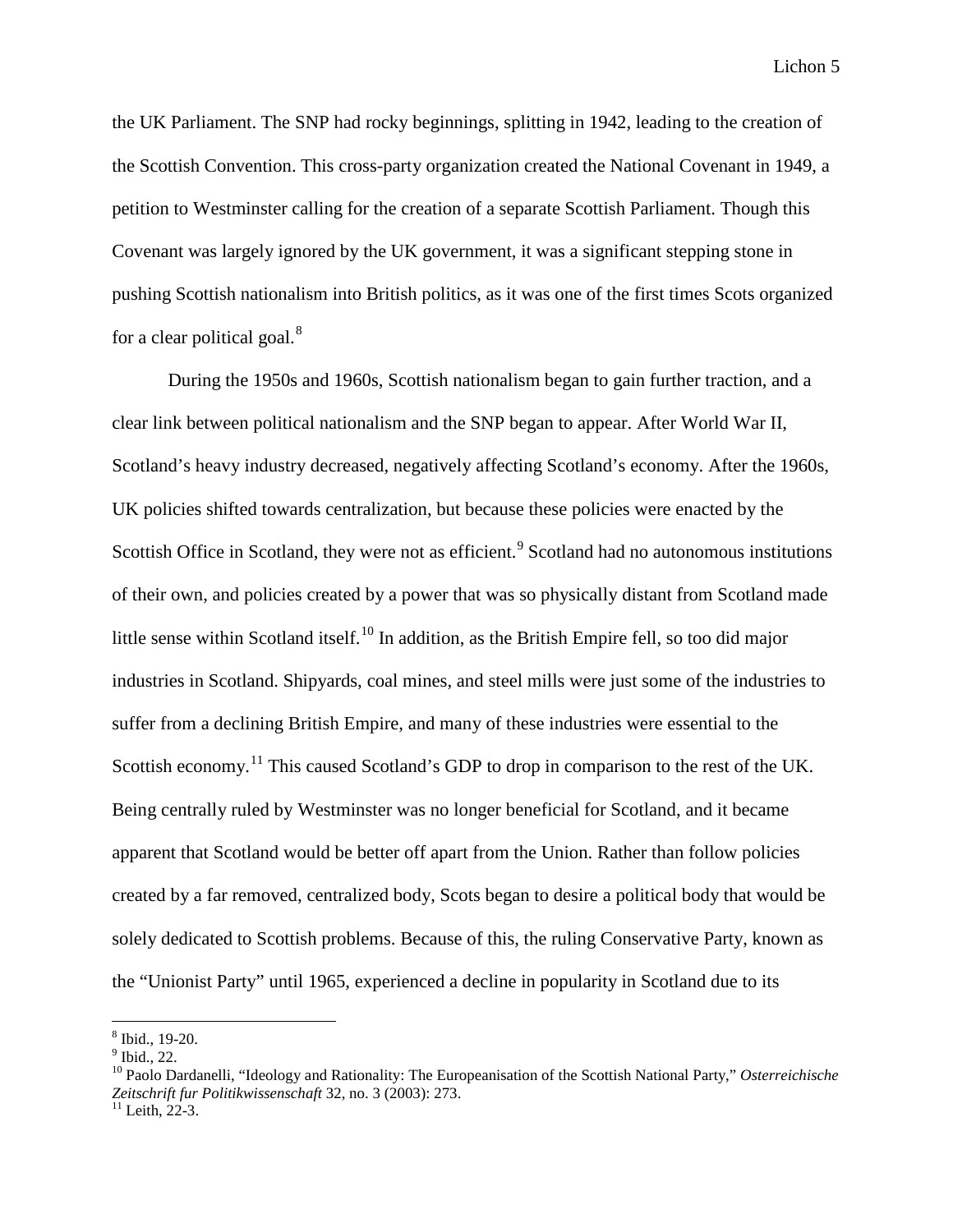unionist policies. But because the Conservatives controlled Westminster and were favored in the rest of the UK, they continued to exercise control over all of Scotland.<sup>[12](#page-6-0)</sup> Thus, began the quest for devolution.

Devolution is a form of decentralization, or transferring power from a high level of government to a lower level of government. In Scotland's case, devolution meant Scotland would have its own parliament, separate from the one in Westminster. By the 1970s, Scots viewed the UK's centralized policies in a negative light, and decentralization appeared like a positive change. For those who wanted independence – especially the SNP – devolution would have been the first step in attaining this goal. The SNP's political strategy was and has been defined by two things: autonomy and secession. Though the long-term goal was independence from the UK, the short-term goal was for Scotland to gain more political autonomy, which could first be achieved by Scotland regaining its own, separate parliament.<sup>[13](#page-6-1)</sup> The road to devolution went hand-in-hand with the social, political, and cultural changes Scotland was experiencing during the 1960s and 1970s. During the 1960s, the Labour Party was favored in Scotland more than it was through the rest of the UK, because it was considered less unionist than the Conservative Party and represented those worse-off economically, which Scotland was compared to the rest of the UK.<sup>[14](#page-6-2)</sup> However, Labour eventually lost favor in Scotland due to its pro-European (in a time where Scotland was Eurosceptic) and pro-nuclear armament policies – a turn of events that the SNP used to its advantage.<sup>[15](#page-6-3)</sup> With both traditional UK political parties losing popularity in Scotland, the Scottish had to look for other parties that better represented their interests – and the SNP could provide.

<span id="page-6-1"></span><span id="page-6-0"></span><sup>&</sup>lt;sup>12</sup> Lynch, 444.<br>
<sup>13</sup> Dardanelli, 272-3.<br>
<sup>14</sup> Lynch, 444.<br>
<sup>15</sup> Leith. 29-30.

<span id="page-6-3"></span><span id="page-6-2"></span>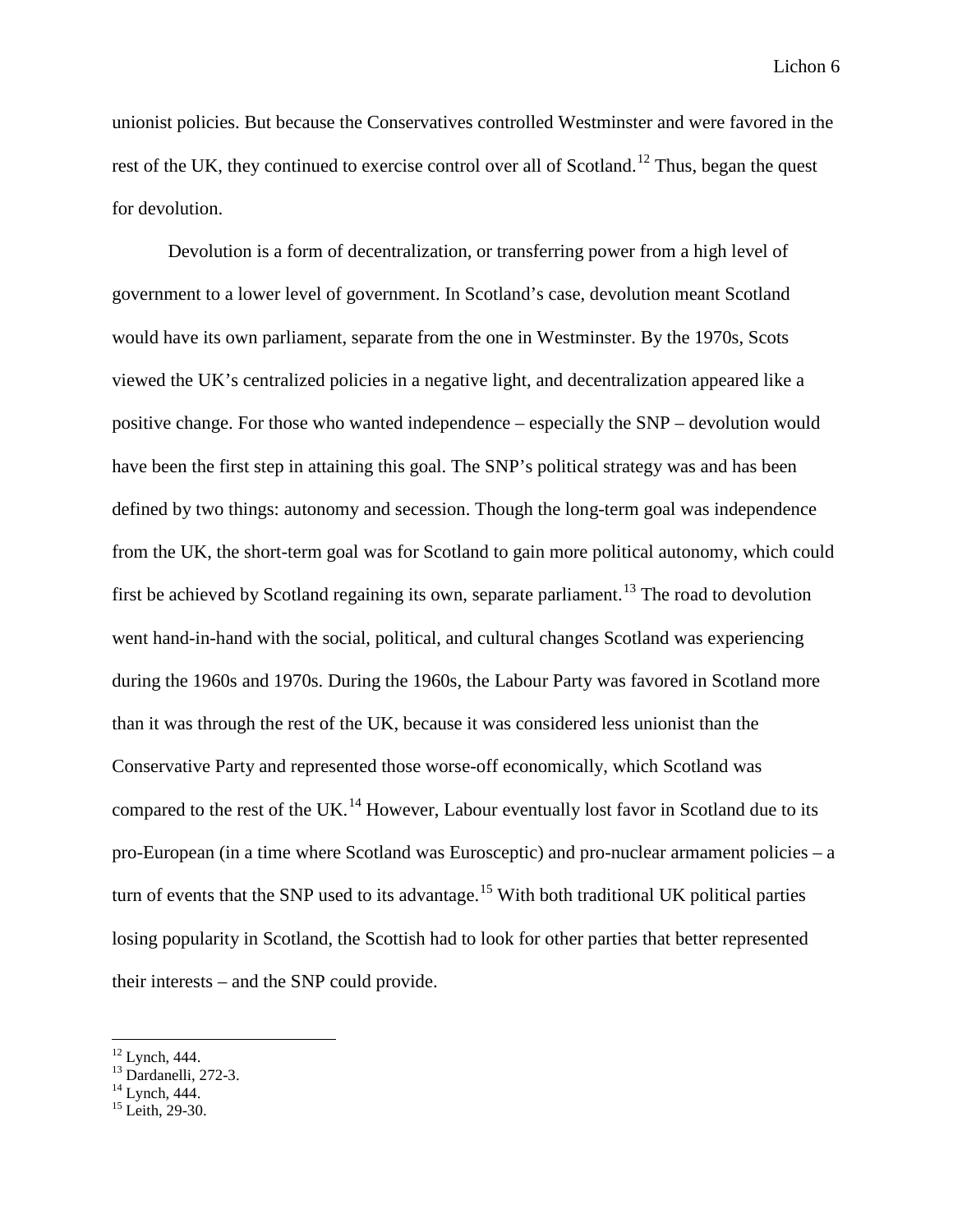In the late 1960s, the SNP experienced a boom in popularity. From 1967 to 1969, the SNP did extremely well in local elections, and in 1968 it was the largest political party in Scotland. This positive trend for the SNP began with an election for the Glasgow Pollok seat in 1967. There were three main candidates: Esmond Wright of the Conservatives, Dick Douglas of Labour, and George Leslie of the SNP. Though Wright won, Leslie polled at 28 percent and received significantly more votes than Douglas, revealing that when it came to progressive policies, the SNP was favored over Labour. Douglas himself even eventually switched to the SNP. The other 1967 local elections saw SNP members winning seats, gaining 27 burgh seats and 42 county ones. But the most notable SNP win was that of Winifred "Winnie" Ewing, who became a Member of the UK Parliament for the Hamilton constituency.<sup>[16](#page-7-0)</sup> Her win pushed the SNP into the spotlight of mainstream UK politics, and proved that the SNP could achieve as much as their Labour and Conservative counterparts – if not more. And if the SNP could reach parliament, perhaps devolution – and even independence – could as well.<sup>[17](#page-7-1)</sup>

The SNP wave of the late 60's did not last long, however, and by 1969 Labour had recovered.<sup>[18](#page-7-2)</sup> Those elected in the 1967 elections (with the exception of Ewing) had little political experience, and the sudden growth of the party made it difficult for the SNP to manage itself effectively. Despite this, both the Labour and Conservative parties felt threatened by the SNP's sudden success, and devolution began to be seriously considered, mostly by the Conservatives.<sup>[19](#page-7-3)</sup> In 1974, the SNP's luck changed yet again as they gained eleven MPs. $^{20}$  $^{20}$  $^{20}$  The 1970s was a strong decade for the Scottish independence movement and the SNP, due to the discovery of oil in

<span id="page-7-0"></span> <sup>16</sup> Christopher T. Harvie, *Scotland and Nationalism: Scottish Society and Politics 1707 to the Present* (New York: Routledge, 1998), 177-8.<br><sup>17</sup> Leith, 32.<br><sup>18</sup> Harvie, 178.

<span id="page-7-2"></span><span id="page-7-1"></span>

<span id="page-7-3"></span> $^{19}$  Lynch, 444-5.<br> $^{20}$  Leith, 32.

<span id="page-7-4"></span>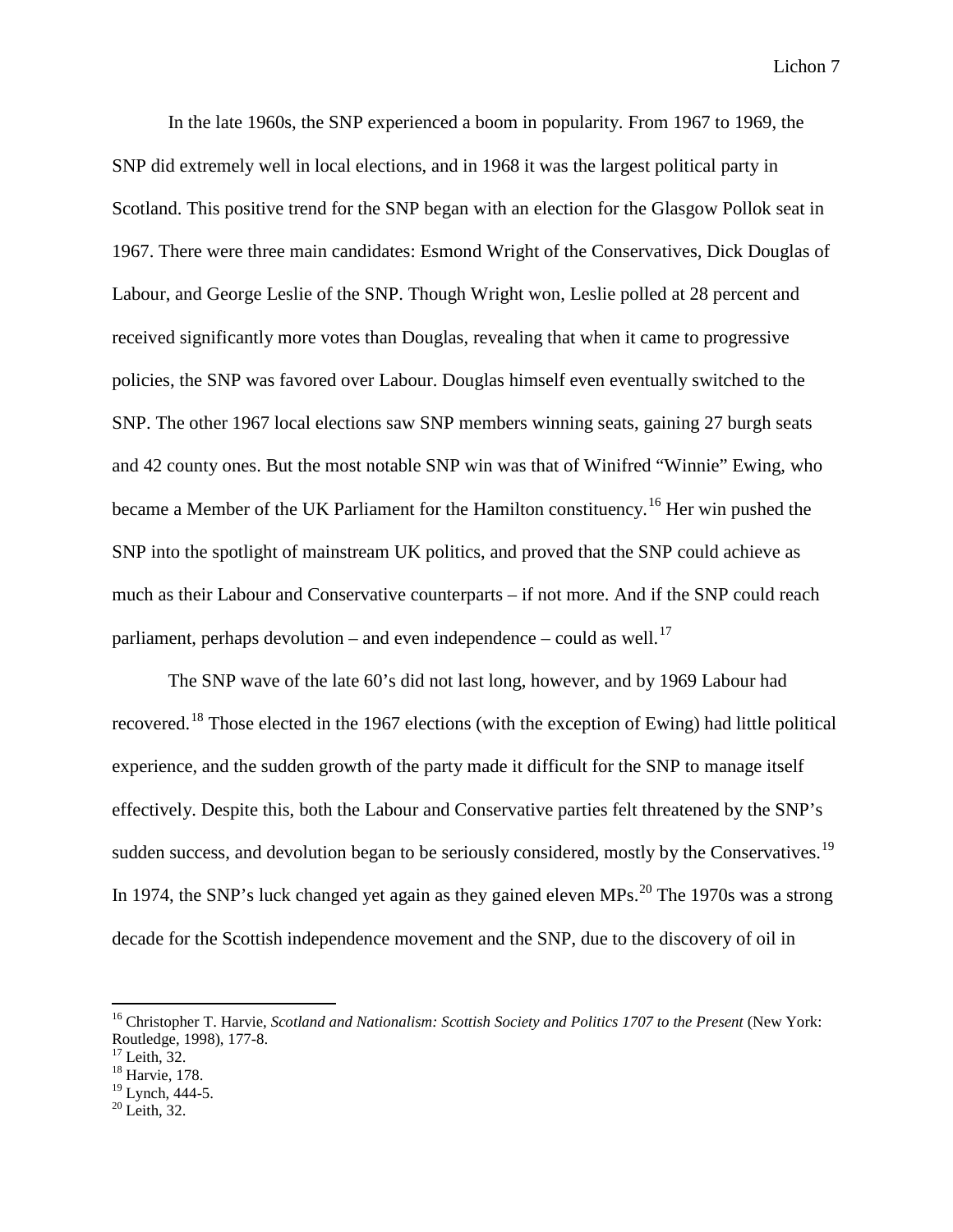Scotland's North Sea. The SNP seized this opportunity to campaign with the slogan "It's Scotland's Oil," arguing that the revenue from this oil would only benefit Scotland if Scotland was independent.<sup>[21](#page-8-0)</sup> After a long history of being economically in England's shadow, Scotland was ready to reap the rewards of its own oil. It is worth noting that, prior to the discovery of oil, poor economic conditions fueled Scottish nationalism, as UK policies were ineffective at improving economic conditions. Once there was a chance for Scotland to improve its economy without UK assistance, the SNP seized the opportunity. The SNP continued to call for independence and devolution, and in February of 1977, the Labour government introduced the Scotland and Wales Bill, which called for a devolution referendum. This bill was defeated, but reintroduced in November. However, this reintroduction included the addition of the Cunningham Amendment, which required 40 percent of the Scottish electorate support the referendum in order for it to pass. The referendum occurred in 1979, with 51.6 percent voting Yes to devolution – but because this was only 32.9 percent of the Scottish electorate, devolution remained a dream. [22](#page-8-1)

The 1980s saw the SNP decline again, as the next general election resulted in only two MPs from the party. Despite this, the public still supported devolution. In 1980, the Campaign for a Scottish Assembly was set up,  $^{23}$  and in 1988 it created the document "A Claim of Right for Scotland," a short statement that declared the Scottish people's desire for its own parliament:

We, gathered as the Scottish Constitutional Convention, do hereby acknowledge the sovereign right of the Scottish people to determine the form of Government best suited to their needs, and do hereby declare and pledge that in all our actions and deliberations their interests shall be paramount.

We further declare and pledge that our actions and deliberations shall be directed to the following ends:

To agree a scheme for an Assembly or Parliament for Scotland;

<span id="page-8-1"></span><span id="page-8-0"></span><sup>&</sup>lt;sup>21</sup> Harvie, 184-7.<br><sup>22</sup> Leith, 32-3.<br><sup>23</sup> Ibid., 33.

<span id="page-8-2"></span>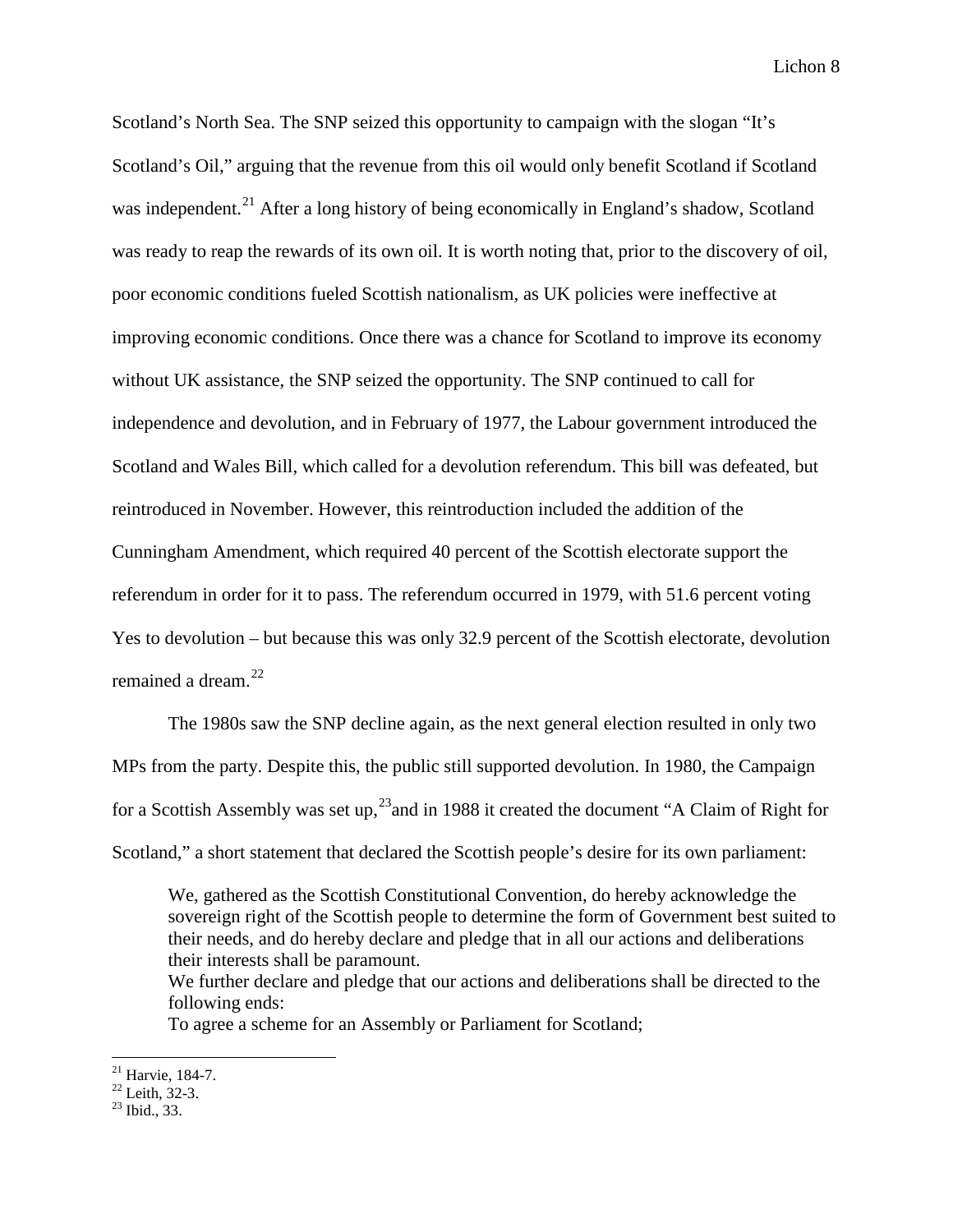To mobilise Scottish opinion and ensure the approval of the Scottish people for that scheme; and To assert the right of the Scottish people to secure implementation of that scheme.<sup>[24](#page-9-0)</sup>

In 1989, Westminster acted once again, and the Scottish Constitutional Convention was created. The only two parties that were strongly against this Convention were the Conservatives and, ironically, the SNP, because they viewed the Convention as dominated by Labour. Despite this, the Convention aided the fight for devolution, and in 1995 *Scotland's Parliament, Scotland's*  Right was published, serving as the basis for the structure of the future Scottish Parliament.<sup>[25](#page-9-1)</sup> By 1995, the SNP had once again committed itself to devolution, and with the majority of UK parties supporting devolution, a referendum was set up for 1997.

By this time, every major UK party supported devolution except for the Conservatives, and the referendum had a positive outcome. In 1998, the Scotland Act was passed, and by 1999 Scotland had its own Parliament.<sup>[26](#page-9-2)</sup> This was a major win for Scottish political nationalism. Not only had Scottish nationalism proved capable of influencing mainstream British politics, but it had also secured a significant increase of autonomy for Scotland. Though still part of the UK, Scotland now had more control over Scottish affairs, and there was a clear distinction between Scotland and the UK. In addition, the SNP now had more room to pursue their political agenda. With a Scottish Parliament, it became easier for the SNP to gain votes and control of Scottish politics; since 1999, UK parties such as Labour have been less successful in Scottish elections than they have been in British elections, and the SNP has gained power in the Scottish Parliament since 2007.<sup>[27](#page-9-3)</sup> The turn of the century saw a new era in Scottish political nationalism, and with devolution secured, the next step for the SNP was independence.

<span id="page-9-0"></span><sup>&</sup>lt;sup>24</sup> Campaign for a Scottish Assembly, "A Claim of Right of Scotland," 1988.<br><sup>25</sup> Leith, 34.<br><sup>26</sup> Ibid., 35-6.

<span id="page-9-2"></span><span id="page-9-1"></span>

<span id="page-9-3"></span>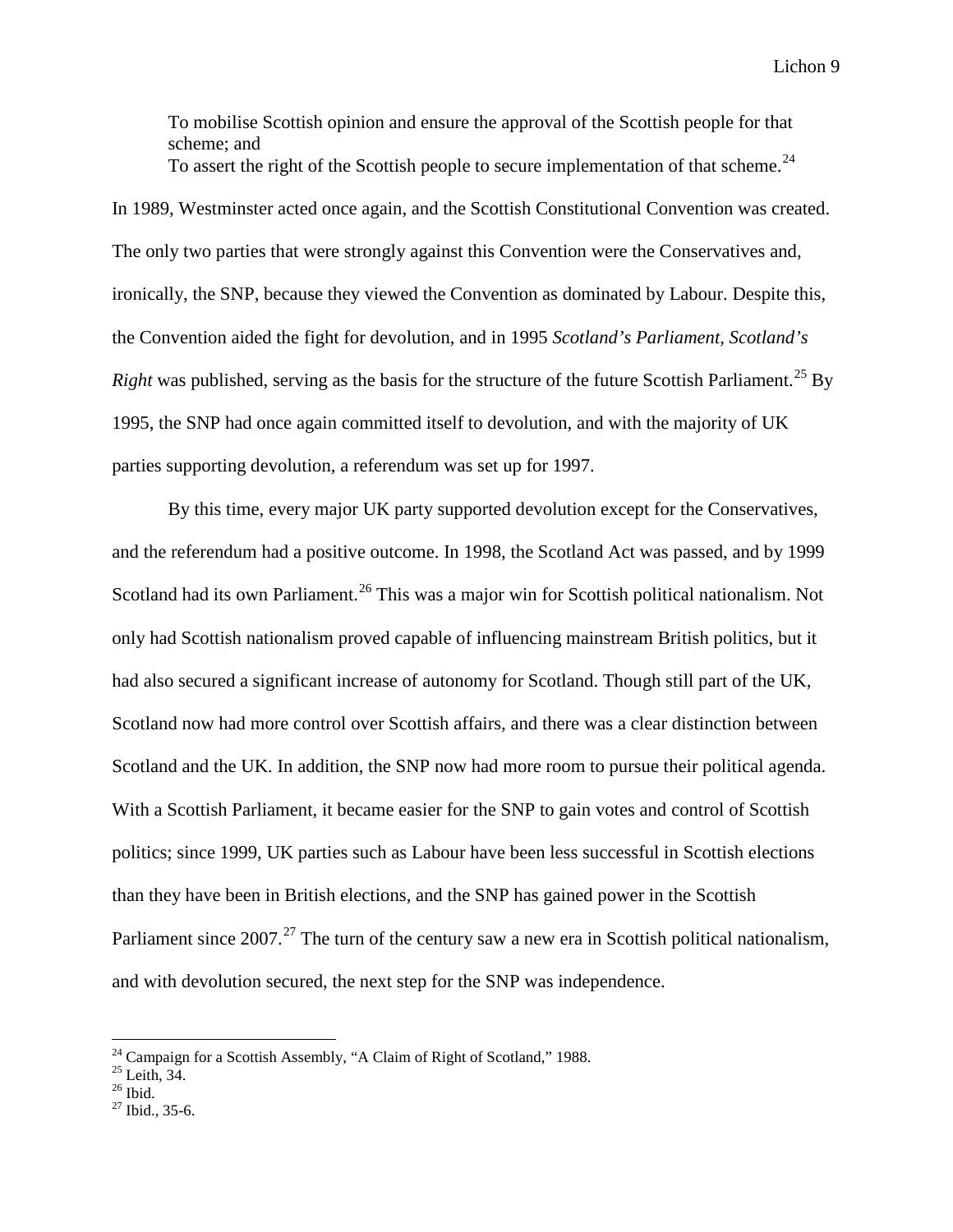#### **The 2014 Scottish Independence Referendum**

The SNP's number one goal was – and still is – an independent Scotland. With a separate Scottish Parliament, the SNP now has the opportunity to push for this goal. The existence of a Scottish Parliament in Scotland makes it easier for the SNP to compete in elections, as opposed to competing for seats with the rest of the UK, and also allows the SNP to influence daily Scottish concerns. The Scottish Parliament also creates a strengthened sense of a Scottish national identity, uniting the Scottish people and giving them a sense of control over Scottish politics.[28](#page-10-0) The SNP saw this as an opportunity to promote Scottish independence, and they hoped to reach this goal quickly. However, a referendum on Scottish independence did not occur until 2014, and even then, it failed to bring about an independent Scotland. In addition, the SNP itself failed to gain control of the Scottish Parliament until 2007 and did not gain a majority government until 2011. It became clear that, despite the creation of a Scottish Parliament and the influence of the SNP, Scottish independence was not a given. But why? To find the answer, one must first look more closely at the 2014 Scottish Independence Referendum.

The SNP is the primary political party in Scotland that has promoted independence for Scotland, but its strategy for independence has changed over time. Today, in order for Scotland to become independent, the country must have a referendum, which must first be allowed by the UK government. Though Scotland now has a devolved parliament, some powers, such as the power to call a referendum, remain in the hands of the UK government. The SNP first mandated the need for a referendum before independence at its 1977 conference, though they acknowledged the need for a SNP majority in order for the referendum to happen. In the 1980s, the SNP proposed a two-stage process, where the first stage would be a Parliamentary majority

<span id="page-10-0"></span>28 Ibid., 36.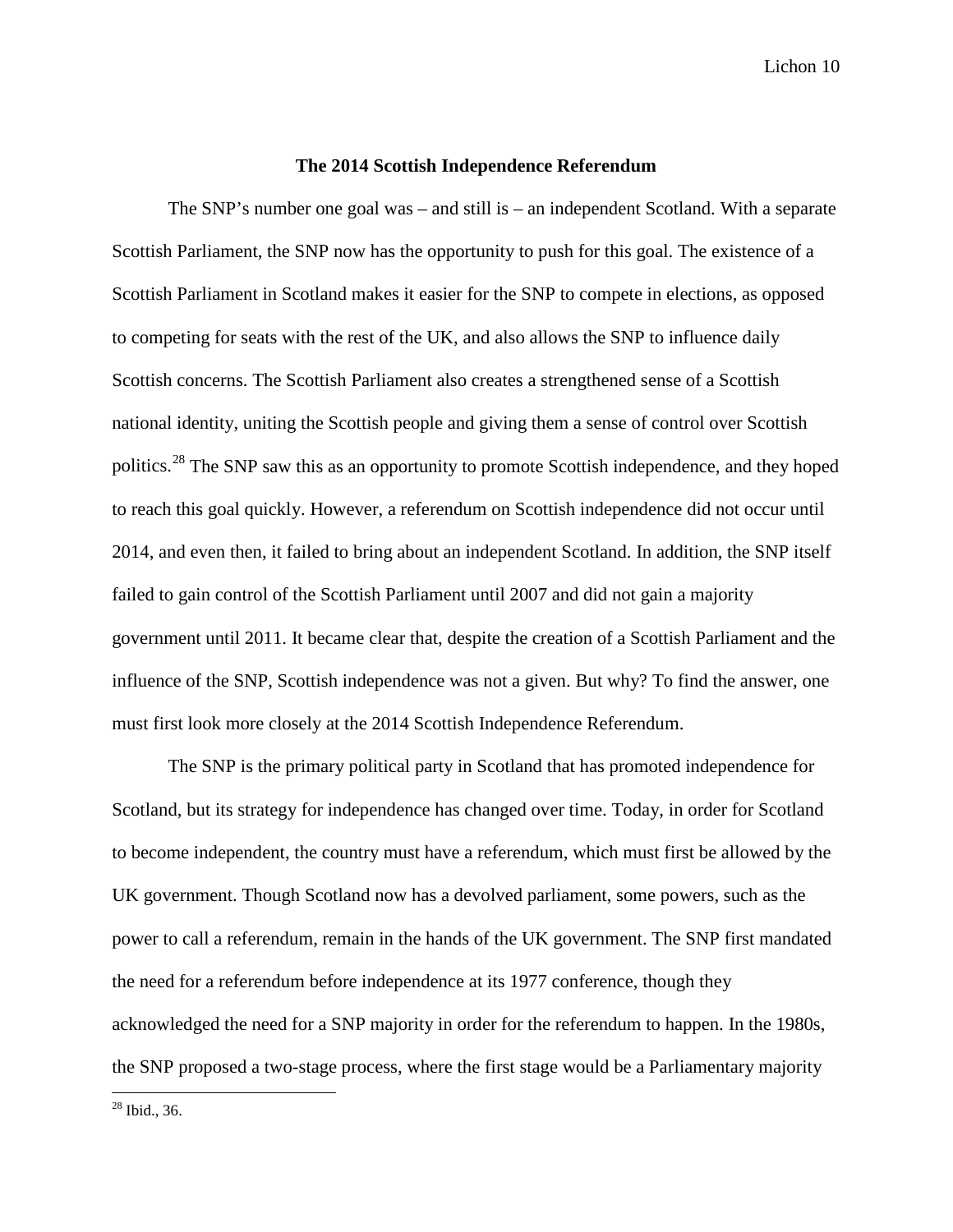allowing for a referendum while the second stage would be the referendum itself. But in 1997, the SNP's manifesto declared they would begin negotiations for independence with the UK government as soon as the SNP gained the majority of MPs in Scotland, without a referendum. The party was quick to realize though that this would cost them votes, as voters who were wary of independence would not vote for the SNP if it meant independence would happen automatically. After the Scottish Parliament was established in 1999, the SNP put an independence referendum in its manifesto on a list of ten priorities, promising that independence would not occur simply because of an SNP majority. The SNP hoped that promising a referendum would help the party gain votes from both proponents and opponents of independence.<sup>[29](#page-11-0)</sup> It was clear to the SNP that support for an independent Scotland was not enough to win them seats in Parliament, and that perhaps not all of Scotland wanted independence – at least, not right away.

A lack of overwhelming support for Scottish independence throughout Scotland continued throughout the early 2000s. In 2007, opinion polls showed that when the choice is not black and white, voters were less likely to choose independence. In one such poll, voters were offered three choices: the status quo, more powers for the Scottish Parliament, and independence. With these options, support for independence was only at 23 percent.<sup>[30](#page-11-1)</sup> This reveals that perhaps complete independence was not what the majority of Scots ever wanted – instead, further devolution or the status quo were more appealing. But even if the choice was black and white, independence still did not fare well; when the only choices were the status quo and independence, there was a 2:1 majority against independence. However, there was some hope for

<span id="page-11-0"></span> <sup>29</sup> James Mitchell, "The Referendum Campaign," in *The Scottish Independence Referendum: Constitutional and Political Implications*, ed. Aileen McHarg, Tom Mullen, Alan Page, and Neil Walker (Oxford: Oxford University Press, 2016), 76-7.<br><sup>30</sup> Ibid., 78.

<span id="page-11-1"></span>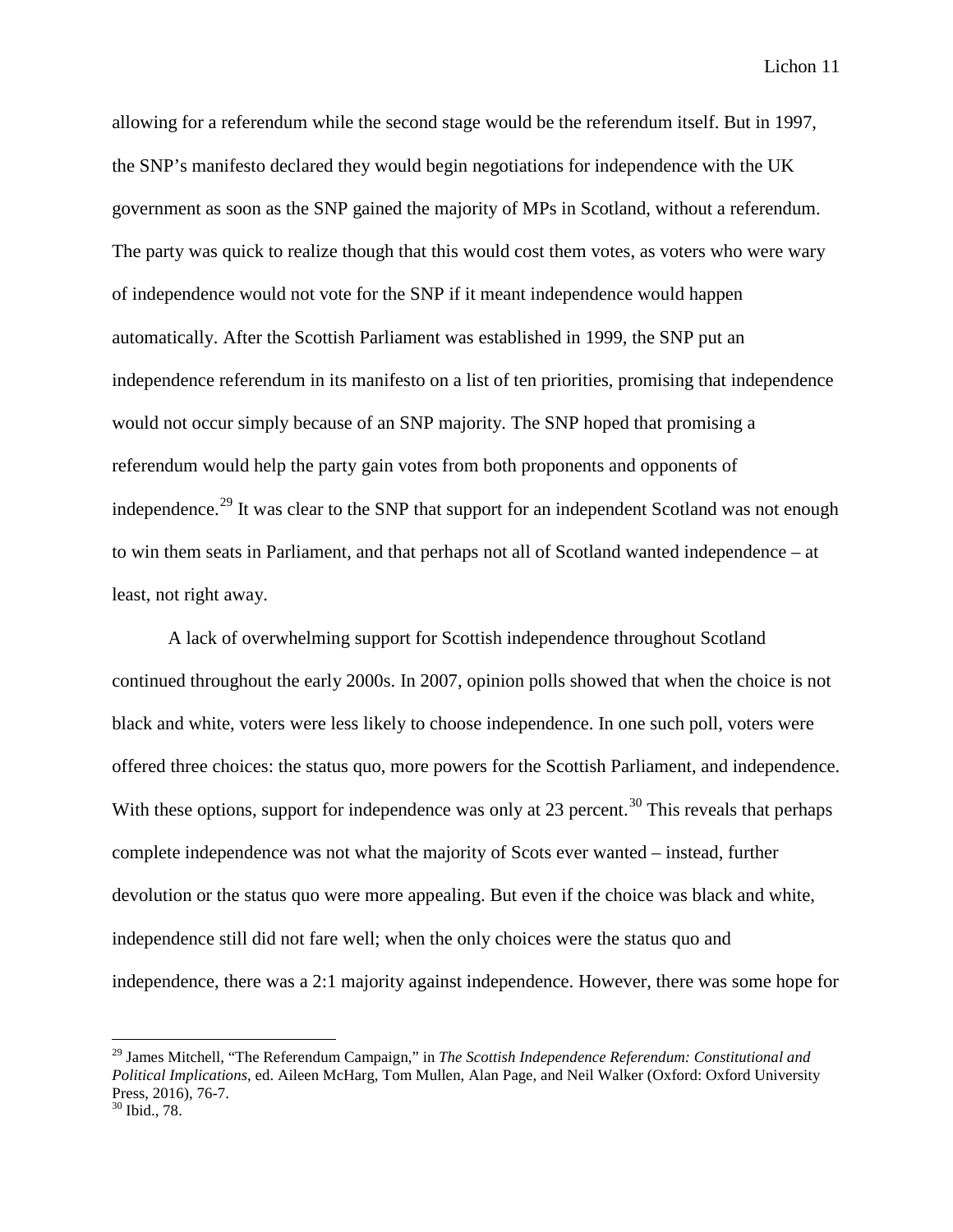the SNP; 83 percent of SNP voters supported independence. But the SNP realized that in order to gain independence, they would have to win a majority government in the Scottish Parliament – and in order to win a majority government, they would have to appeal to voters throughout Scotland, even those who did not support independence. This was especially clear to the SNP in 2007, when they were the largest party in Scotland's Parliament by only one seat.<sup>[31](#page-12-0)</sup>

Just as the SNP recognized it needed a devolved Scottish Parliament to win independence, the party recognized it also needed control of that Parliament. To gain more support, the SNP began exploring different options besides independence that would appeal to voters. In 2007, the party published a white paper titled *Choosing Scotland's Future: A National Conversation,* which outlined three different options: independence, the status quo, and further devolution.<sup>[32](#page-12-1)</sup> The summary of the paper emphasized the importance of the Scottish people in determining Scotland's future:

This paper is the first step in a wide-ranging national conversation about the future of Scotland. This conversation will allow the people of Scotland to consider all the options for the future of the country and make informed decisions. This paper invites the people of Scotland to sign up for the national conversation and to suggest how the conversation should be designed to ensure the greatest possible participation.<sup>[33](#page-12-2)</sup>

Regardless of the SNP's goals, it would be up to the Scottish people to make the final decision.

The SNP hoped that a "national conversation" would garner more support for the SNP, and in 2011 they won the majority government they had hoped for, and support for the SNP had doubled. But support for independence had not changed, remaining at the same level as in  $2007.<sup>34</sup>$  $2007.<sup>34</sup>$  $2007.<sup>34</sup>$  Regardless, the SNP kept its promise of negotiating a referendum with the UK government after gaining a majority in the Scottish Parliament. With the Edinburgh Agreement

<span id="page-12-2"></span>

<span id="page-12-1"></span><span id="page-12-0"></span><sup>&</sup>lt;sup>31</sup> Ibid.<br><sup>32</sup> Ibid., 79.<br><sup>33</sup> Scottish Government, *Choosing Scotland's Future: A National Conversation*, 2007.<br><sup>34</sup> Mitchell, 79.

<span id="page-12-3"></span>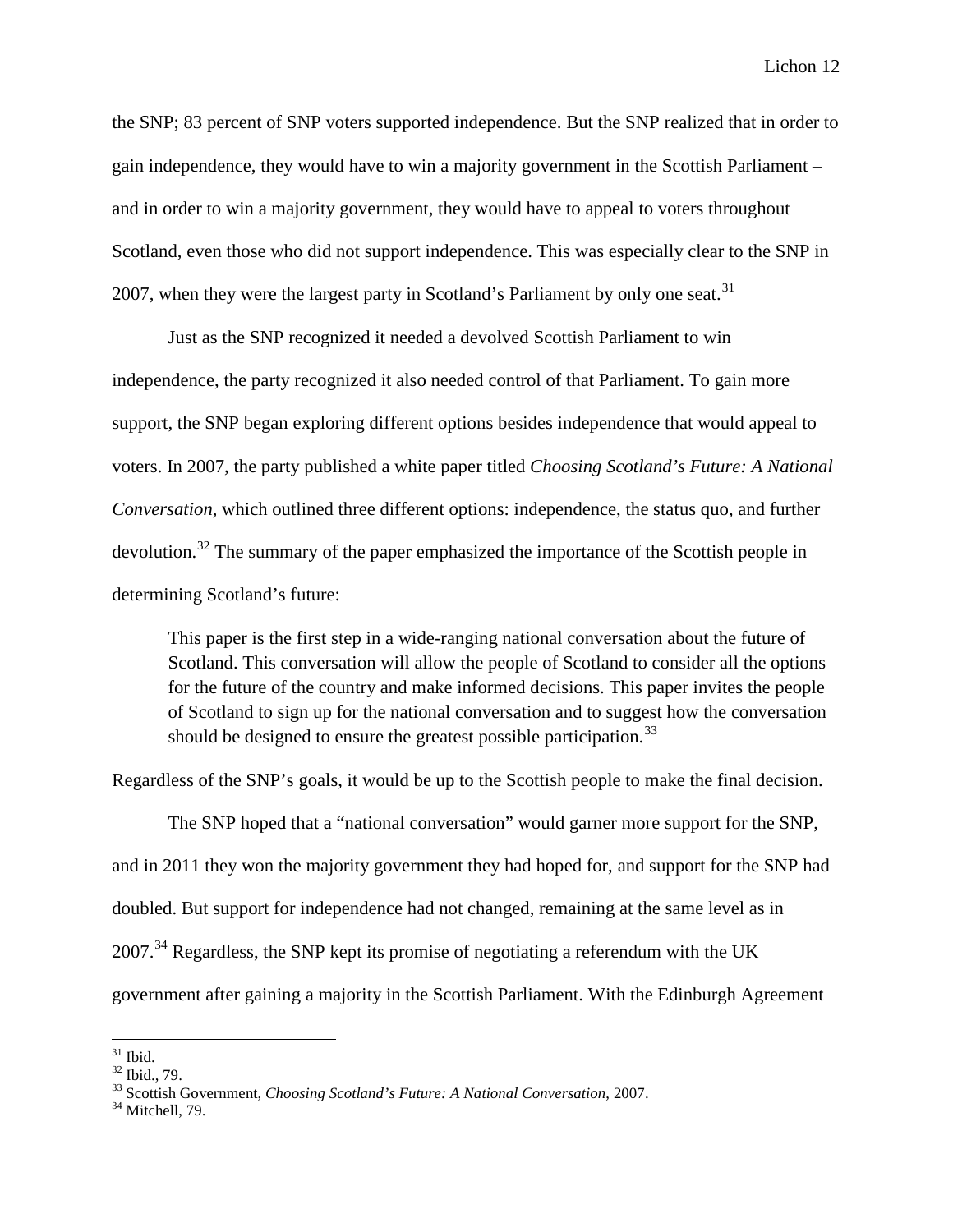of October 2012, a date and the terms were set. Though the UK Parliament had to approve the referendum, the Scottish Parliament organized the rest of it.<sup>[35](#page-13-0)</sup> And the SNP worked hard to promote independence as much as it could. In 2013, the Scottish Franchise Act was passed, which extended the vote to 16 and 17-year-olds. The SNP could have made this move in the hopes that younger voters would be more likely to vote Yes to independence – but the SNP had also wanted to extend the vote to younger people for a long time. Another aspect of the referendum that was in the SNP's favor was time. Voters were given two years between the time the referendum was announced and when the referendum actually occurred, which gave them plenty of time to debate, discuss, and fully understand the issue at hand. The timing was also strategic; the referendum was set to happen shortly before a UK general election, and the SNP hoped the main UK parties would be too distracted to campaign against independence. To even further aid the SNP, the referendum lined up with patriotic events in Scotland, including the anniversary of the Battle of Bannockburn, the Commonwealth Games, and the Ryder Cup, all of which would raise nationalist pride. With nationalist fervor high, perhaps voters would feel motivated to vote for an independent Scotland.[36](#page-13-1)

The SNP also began an information campaign similar to its "national conversation" paper, wanting to make sure voters had a clear understanding of the question and what independence for Scotland entailed. Through the Edinburgh Agreement, the Scottish government had the Electoral Commission send the question out to the public for review. The government also published a White Paper in 2013 outlining its plans for independence. Of course, the debate

<span id="page-13-0"></span> <sup>35</sup> Tom Mullen, "Introduction," in *The Scottish Independence Referendum: Constitutional and Political Implications*, ed. Aileen McHarg, Tom Mullen, Alan Page, and Neil Walker (Oxford: Oxford University Press, 2016), 6.<br><sup>36</sup> Stephen Tierney, "The Scottish Independence Referendum: A Model of Good Practice in Direct Democracy?", in

<span id="page-13-1"></span>*The Scottish Independence Referendum: Constitutional and Political Implications*, ed. Aileen McHarg, Tom Mullen, Alan Page, and Neil Walker (Oxford: Oxford University Press, 2016), 61-2, 64.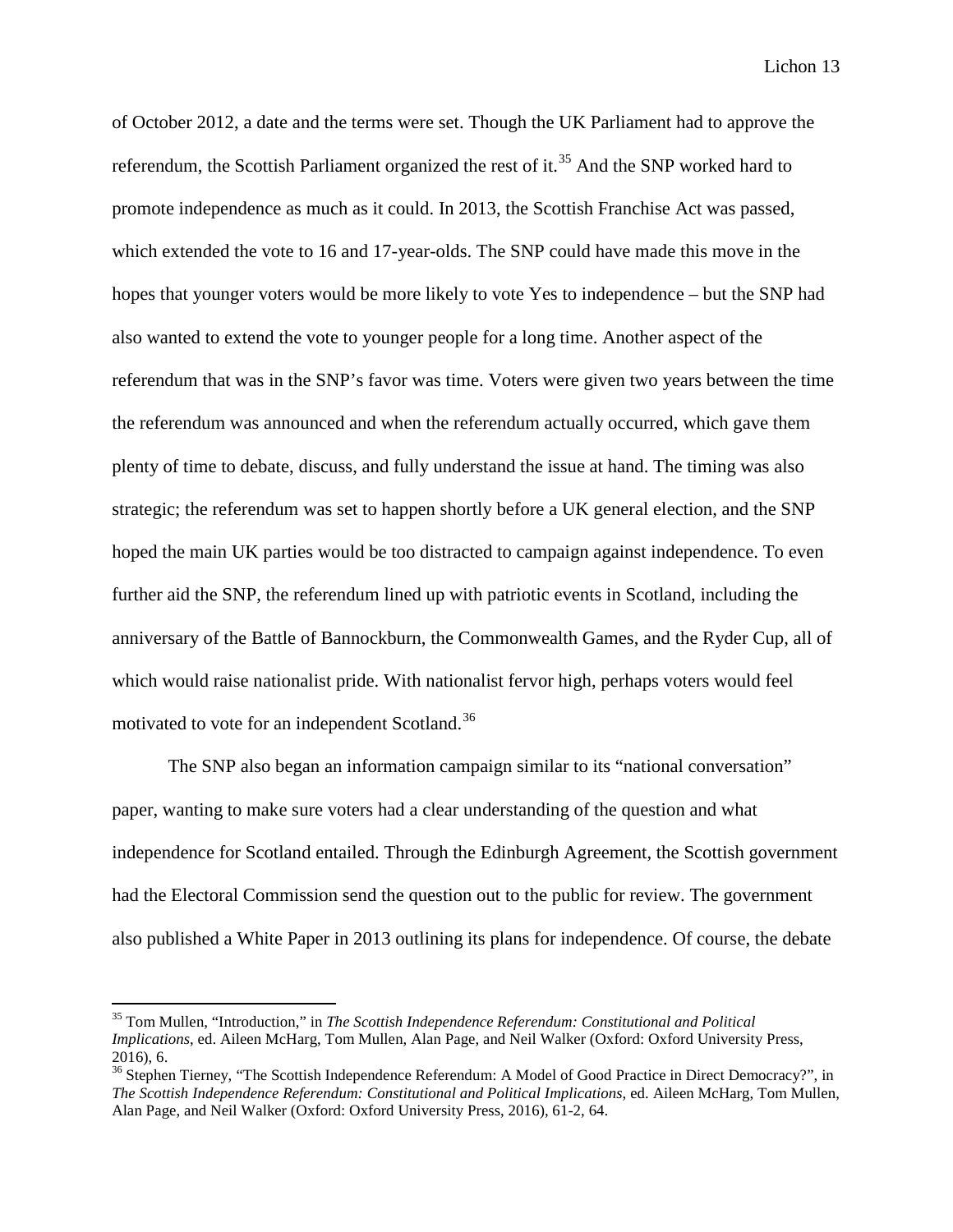was fair and balanced; the UK government also published their own papers criticizing Scotland's plans for independence. The Scottish people had access to information on the referendum from all angles – the government, different campaign groups, media, academia, and others in civil society were all able to campaign for their points of view. The Electoral Commission also sent an information booklet to the public, which included campaign statements from both sides of the debate. There was an issue with the booklet, though; normally, the Electoral Commission would explain issues in a neutral way. However, there was no way to present this issue neutrally, and as such, the booklet refrained from explaining what independence meant, resolving to present campaign statements instead.<sup>[37](#page-14-0)</sup>

After years of preparation, September 18, 2014 came. Over three hundred years had passed, and Scotland was finally facing the possibility of independence from the UK. The referendum had an amazing turnout – 97 percent of Scotland's voting population registered to vote, and 84.7 percent did vote, which to date has been the highest figure for any UK election since universal suffrage. It was clear that the "Scottish question" was an important one, and that Scottish voters wanted to voice their opinions.<sup>[38](#page-14-1)</sup> However, the vote did not turn out how the SNP wished. Scotland would not become independent, as 55.3 percent voted "No" while 44.7 percent voted "Yes." By region, almost every region voted "No," with the exception of Dundee, Glasgow, North Lanarkshire, and West Dunbartonshire.<sup>[39](#page-14-2)</sup> This was the closest the SNP had come to reaching its goal – but, independence would remain only a dream.

There were a few possible reasons as to why the SNP's dream of independence failed to come to fruition. For starters, there was no clear understanding on what would have happened if Scotland voted "Yes." The conditions for independence had not been agreed upon by the time of

<span id="page-14-1"></span><span id="page-14-0"></span> $\frac{37}{38}$  Ibid., 62-7.<br> $\frac{38}{36}$  Ibid., 62.

<span id="page-14-2"></span><sup>39</sup> "Scotland Votes No," *Scotland Decides*, BBC News, 2014.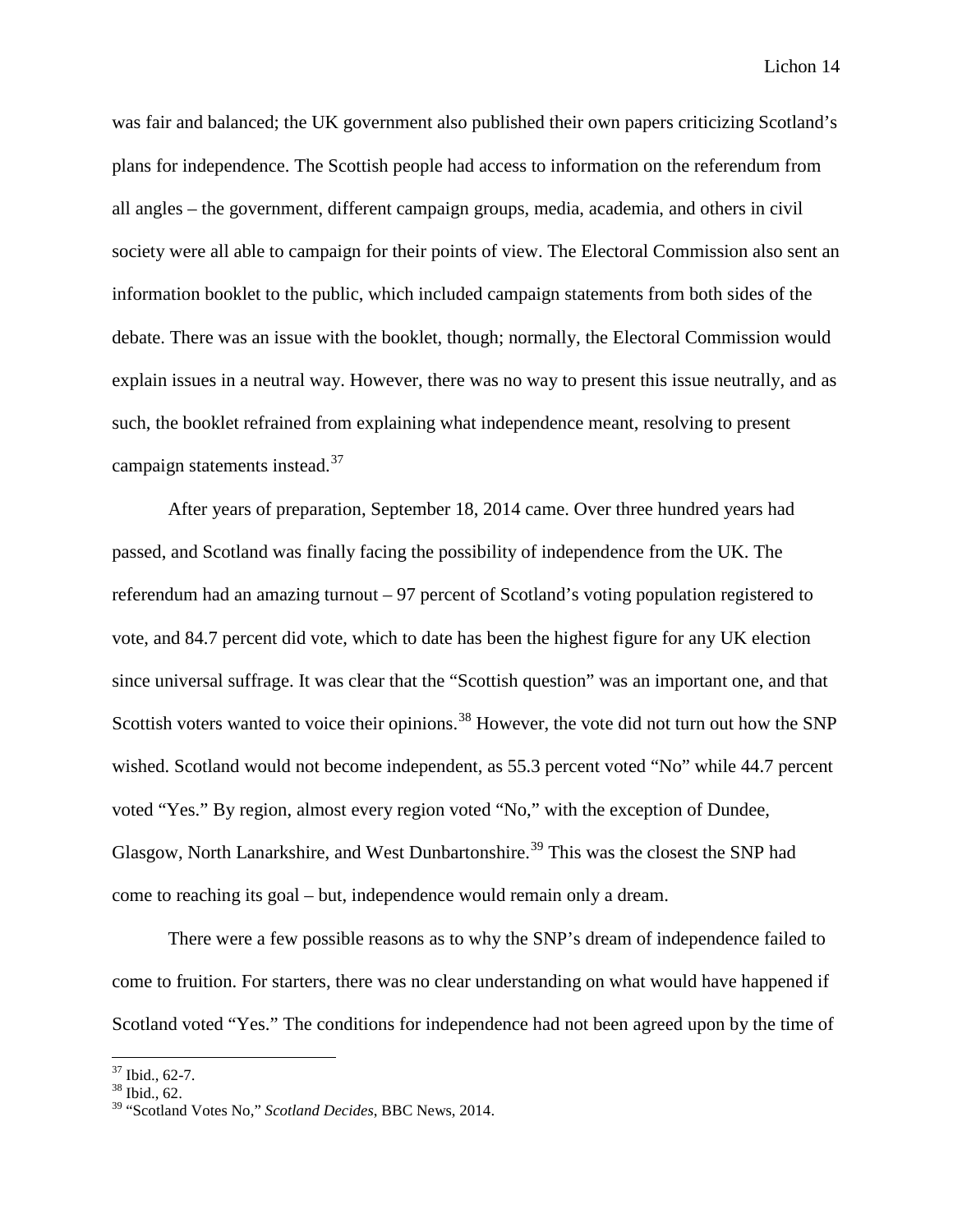the vote, and the Electoral Commission's information booklet failed to present a clear explanation of what independence meant. Though the booklet included a joint statement by the UK and Scottish governments explaining the process of negotiations in the event of a "Yes" vote, this perhaps was not enough to convince voters to vote "Yes."[40](#page-15-0) In addition, voters simply had different views on what they wanted for Scotland's future. According to Scottish scholars Colin Kidd and Malcolm Petrie, voters could have been "happy enough to support the SNP, but reluctant to endorse its flagship policy; or were acting tactfully to secure further devolution; or had genuinely changed their minds about independence.<sup> $1$  1</sup> Just as in 2007, when weighing the options of independence, further devolution, or the status quo, some voters did not feel independence was the best option.

There are two main things that become clear when looking at the Scottish Independence Referendum; first, though things seemed to guarantee a "Yes" outcome for the referendum, the outcome was still "No." Timing, information, and a political majority benefitted the SNP and their cause, and by looking at those factors alone, one would have predicted Scottish independence winning. But although it seemed as though the cards were stacked on the side of the SNP, the final outcome rested in the hands of voters – who voted "No." Second, support for the SNP does not equal support for independence. When the referendum occurred, there were many districts in Scotland with SNP representatives that voted "No" to independence – even if they had SNP representatives in both the Scottish and UK Parliaments.<sup>[42](#page-15-2)</sup> The SNP also had a majority government for the first time, but this majority still did not lead to independence. As

<span id="page-15-2"></span><span id="page-15-1"></span><span id="page-15-0"></span><sup>&</sup>lt;sup>40</sup> Tierney, 67.<br><sup>41</sup> Colin Kidd and Malcolm Petrie, "The Independence Referendum in Historical and Political Context," in *The Scottish Independence Referendum: Constitutional and Political Implications*, ed. Aileen McHarg, Tom Mullen, Alan Page, and Neil Walker (Oxford: Oxford University Press, 2016), 30. <sup>42</sup> Ibid.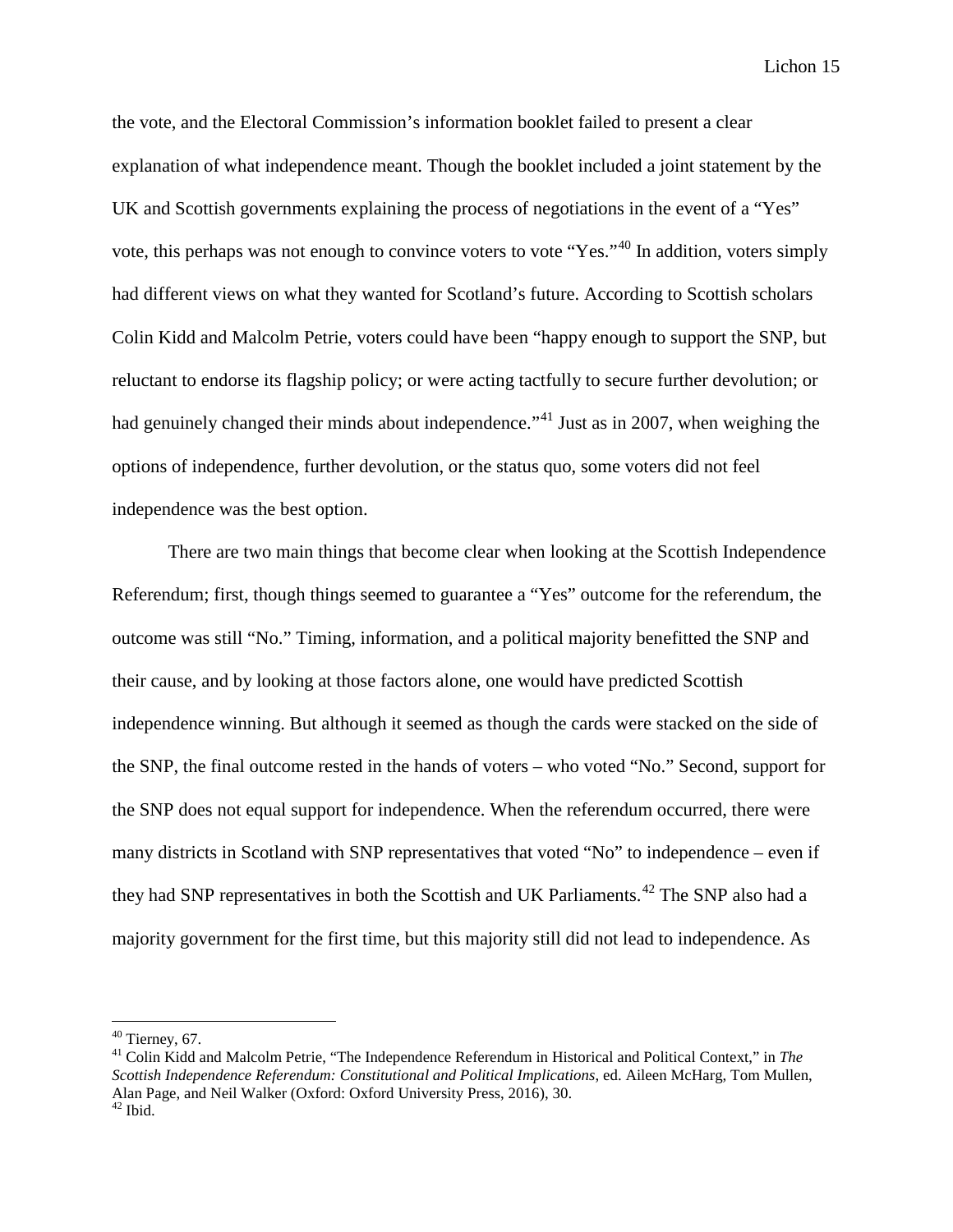such, support for the SNP and support for the SNP's overall goal of independence do not necessarily go hand in hand.

#### **The Brexit Vote and its Aftermath**

The story of Scottish independence became more complicated in 2016, as did the UK's relationship with the rest of Europe, as a result of the UK European Union membership referendum, or EU referendum. In an extremely close outcome, 51.9 percent of the voters voted to Leave the EU, sealing both the UK's and Scotland's fate. However, the majority of Scotland did not want to Leave the EU; only 38 percent of Scotland voted Leave, while 62 percent had voted Remain.<sup>[43](#page-16-0)</sup> Because of this, many have begun to wonder whether another Scottish independence referendum is on the horizon. But why did the Brexit vote occur, and why was this the outcome? With such a close result in the overall UK, the concept of Brexit was controversial, and in order to understand how Scottish independence fits into the picture, the UK's relationship as a whole with the EU must be examined.

The European Union, or EU, connects twenty-eight European countries economically and politically. Conceptualized after World War II as a means of preventing future war between the European countries, the EU began as the Council of Europe, then the European Coal and Steel Company, and eventually evolved into the EU. Though it is not an international government, the EU functions similarly to a government; through a series of treaties and policies, the EU outlines rules and regulations that member states must follow, and member states in turn receive economic benefits similar to those that federal states would receive as part of a federation. The EU is made up of various bodies, including the European Council, the European Commission, the Council of Ministers, the European Parliament, and the European Court of Justice, allowing

<span id="page-16-0"></span> <sup>43</sup> *EU Referendum Results, 2016*. BBC News.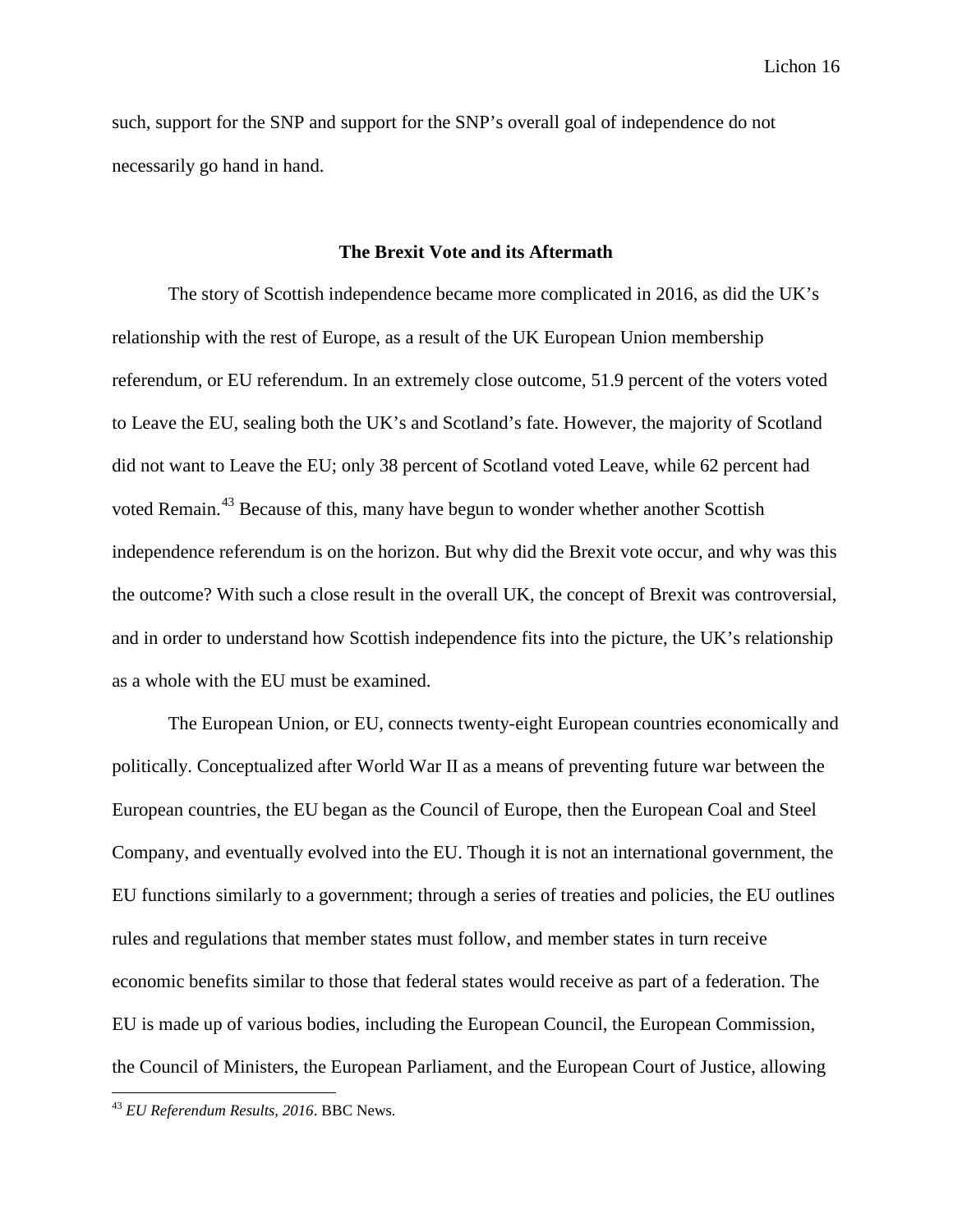it to function in a manner that is similar to a government.<sup>[44](#page-17-0)</sup> However, it is not possible for the EU to ever truly be a government, as each member state has its own sovereign government that functions separately from the EU and other EU members.

The main benefit to being a member of the EU is having access to its common market, or the European Economic Community (EEC). This common market is an economic market that allows for the free movement of people, money, goods, and services. In terms of goods and services, as a member of the EU, a country would not have to worry about trade with other EU member states, as there would be no tariffs or restrictions. In terms of people, EU citizens have the freedom to work and live where they please, being able to move freely between any EU country without being subject to standard immigration policies. In terms of money, the EU has a common currency – the euro – which makes travel and trade easier, provides monetary stability, and allows for greater price transparency. The bulk of these policies are a result of the 1985 Schengen Agreement, the 1987 Single European Act, and the 1992 Maastricht Treaty. These removed customs and border checks within the Schengen zone, an area of the EU where people with an EU passport can move between countries with relative ease. They also removed fiscal barriers (forms of taxation such as excise duties and value added tax) and technical barriers (different health, safety, and consumer protection and environmental regulations).<sup>[45](#page-17-1)</sup>

The EU has its benefits, but it also has its flaws. Out of all the member states, the UK has always been quickest to point out the disadvantages of being a member of the EU, and has always been hesitant to truly integrate itself into the EU. The first and perhaps biggest of these issues is that it is unclear what the EU actually is. Though it is definitely not a government, it is unclear whether the EU is an intergovernmental organization (IGO), a supranational

<span id="page-17-0"></span> <sup>44</sup> John McCormick*, Understanding the European Union: A Concise Introduction* (New York: Palgrave Macmillan, 2011), 49, 53, 78, 80, 84, 88, 92.

<span id="page-17-1"></span> $^{45}$  Ibid., 54-5, 59-61, 63-4, 149-52, 167.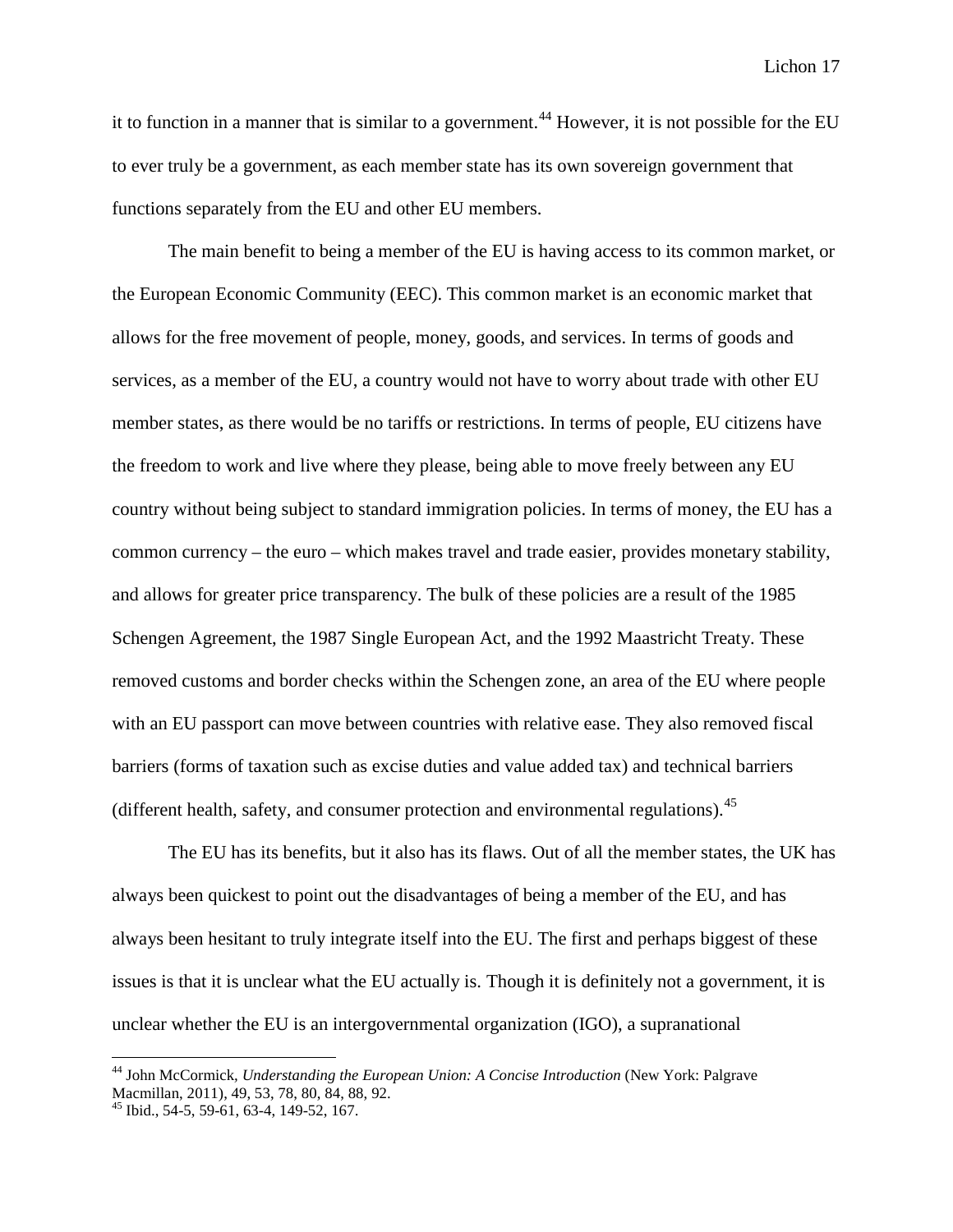organization, or something in between. At first glance, it would seem like the EU is an IGO, as it is an organization made up of multiple countries and their governments. However, the EU has a governmental structure of its own, with its own parliament and its own president, which stands apart from any country's parliament and leaders. In this way, the EU is a supranational organization, an organization that has a level of authority and cooperation that is autonomous, above the state, and powers that are independent of states.<sup>[46](#page-18-0)</sup>

This supranationalism is intimidating and threatening to some, especially the UK, because it calls into question the sovereignty of the member states. The overall goal of the EU is to unify the members states and create a sense of a unified Europe. The downside to this is that the more integrated Europe becomes, the less sovereignty each individual state has. Throughout the world, it is a common belief that one of the most important things a country can have is sovereignty, the ability to rule and govern itself. But despite this fear, there are other downsides to the EU that point to states not losing their sovereignty; for one, different countries have different foreign policies, and the EU often struggles to come up with a unified foreign policy when different states each want different things. In addition, there is a limited understanding of what the EU does and what it is. Voter turnout for EU Parliamentary elections are often very low for a variety of reasons; first, polls reveal that the average European does not know what the EU specifically does or what it has accomplished. This is due to poor media representation of the EU and a lack of clarity when it comes to EU policies and treaties. Second, there is a feeling of democratic deficit amongst many EU citizens, who feel their opinions are not consulted in EU policy decisions.<sup>[47](#page-18-1)</sup> This results in a feeling of separation between the EU and those who are directly affected by EU policies and can create a negative image of the EU in the eyes of many.

<span id="page-18-1"></span><span id="page-18-0"></span> $^{46}$  Ibid., 5.<br> $^{47}$  Ibid., 15, 98-9, 101, 104-7.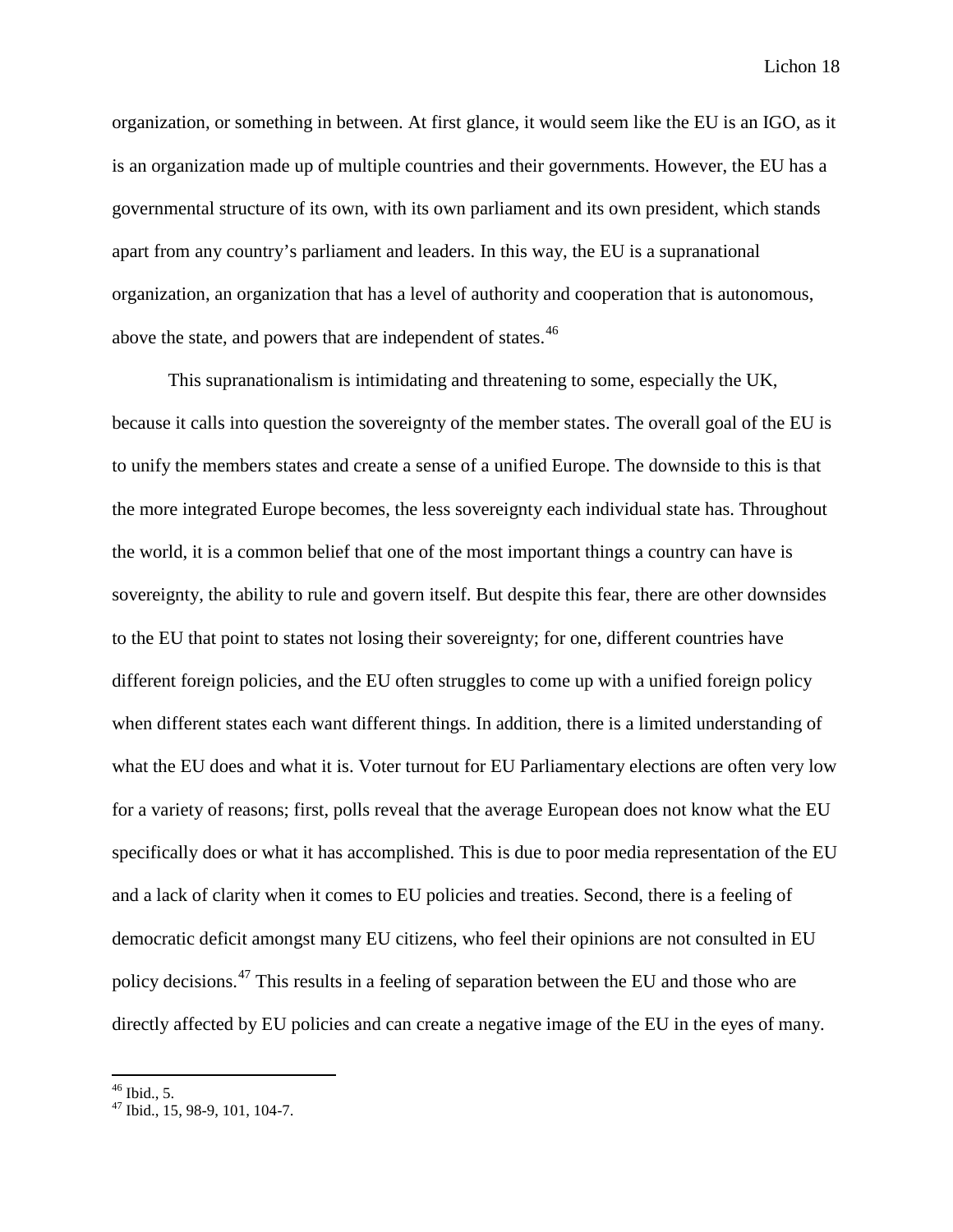These broad issues with the EU have contributed to more specific concerns within the UK. Because of the issues regarding sovereignty, the UK has never been fully invested in the EU since its founding. Even before the creation of the EU, after World War II, Winston Churchill proposed the idea of a Council of Europe, but stated that the council should not include Britain because Britain was "with Europe but not of it. We are interested and associated, but not absorbed."[48](#page-19-0) The UK did not want to be fully "absorbed" by any larger European body out of fear that its individual sovereignty would disappear. Throughout the evolution of the EU, the UK remained on the outskirts; when the European Coal and Steel Company was formed, the UK did not join due to having just nationalized its coal and steel industries. When the European Economic Community was established in 1958, the UK refrained from joining until 1973.<sup>[49](#page-19-1)</sup> Today, even though the UK is a member of the EU, it is not part of the Schengen Agreement, instead being part of a special Common Travel Area that allows for easier but not completely unregulated travel for EU citizens.<sup>[50](#page-19-2)</sup> Britain has also opted out of the Social Charter (the economic and social counterpart to the European Convention on Human Rights)<sup>[51](#page-19-3)</sup> and the EU asylum and immigration law from the 1997 Amsterdam Treaty.<sup>[52](#page-19-4)</sup> An issue related to sovereignty is trade; though trade within the EU is arguably the largest benefit, being an EU member also prevents the UK from making trade deals with other countries outside the EU. Many who support leaving the EU argue that leaving can lead to positive trade deals elsewhere.<sup>[53](#page-19-5)</sup> The UK has always been hesitant and wary of full EU integration, and as such, the occurrence of an EU membership referendum should come as no surprise.

<span id="page-19-0"></span> $^{48}$  Ibid., 52.<br> $^{49}$  Ibid., 53, 57.

<span id="page-19-2"></span><span id="page-19-1"></span><sup>&</sup>lt;sup>50</sup> David Torrance, *EU Referendum 2016: A Guide for Voters* (Edinburgh: Luath Press Limited, 2016), chapter 8.<br><sup>51</sup> McCormick, 186-7.<br><sup>52</sup> Torrance, chapter 8.<br><sup>53</sup> Ibid., chapter 7.

<span id="page-19-4"></span><span id="page-19-3"></span>

<span id="page-19-5"></span>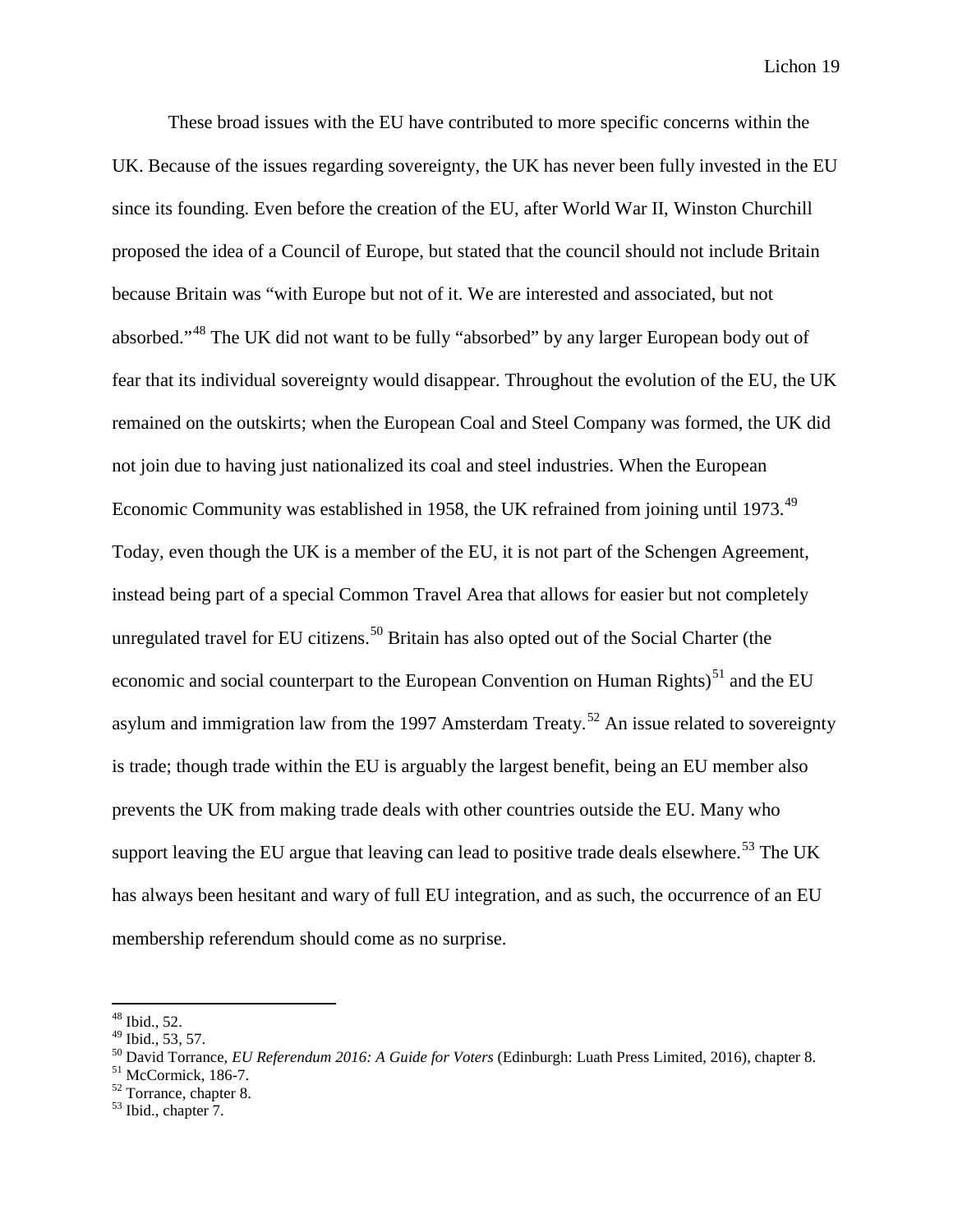Along with issues of sovereignty, there are other concerns the UK has regarding the EU, such as migration. Because the UK is not part of the Schengen zone or the EU asylum and immigration law, the UK has better control over migration from EU states than other EU states do. However, the UK does take part in some aspects of the Schengen Agreement, and around three million EU citizens currently live in the UK. There is a belief amongst some in the UK that EU citizens come to the UK to take advantage of welfare, as treatment through the UK's National Health Service is free to Europeans with a health insurance card, and child benefits are paid to EEC members whose children stay in their home countries. Of a similar concern, some fear EU citizens in the UK also take advantage of employment and education benefits, as EU members have equal access to education across the different countries and are guaranteed certain employment benefits under the Maastricht Treaty. However, research has shown that, because of taxes, EU migrants tend to put more into the UK than they take out.<sup>[54](#page-20-0)</sup> Regardless, migration remains an issue. Immigration-wise, the UK also fears terrorism. Due to the Syrian refugee crisis, it has become difficult for EU countries to control the number of refugees crossing their borders. Many politicians within these countries have blamed the crisis for recent sexual assaults and terrorist attacks, such as the 2015 terrorist attack in Paris. Though this issue applies to countries in the Schengen Agreement, UK citizens have expressed concern that attacks could spread – in a January 2016 poll, 34 percent of British voters said they would vote to leave the EU because of the Paris attacks. Those who support Leaving the EU believe it will help the UK have better control over its borders.<sup>[55](#page-20-1)</sup>

These many concerns regarding membership in the EU had always been present within the UK government. Within the Conservative party alone, there were divisions between those

<span id="page-20-1"></span><span id="page-20-0"></span><sup>54</sup> Ibid., chapter 8. <sup>55</sup> David Charter, *Europe In or Out: Everything You Need to Know* (London: Biteback Publishing, 2016), 34-8.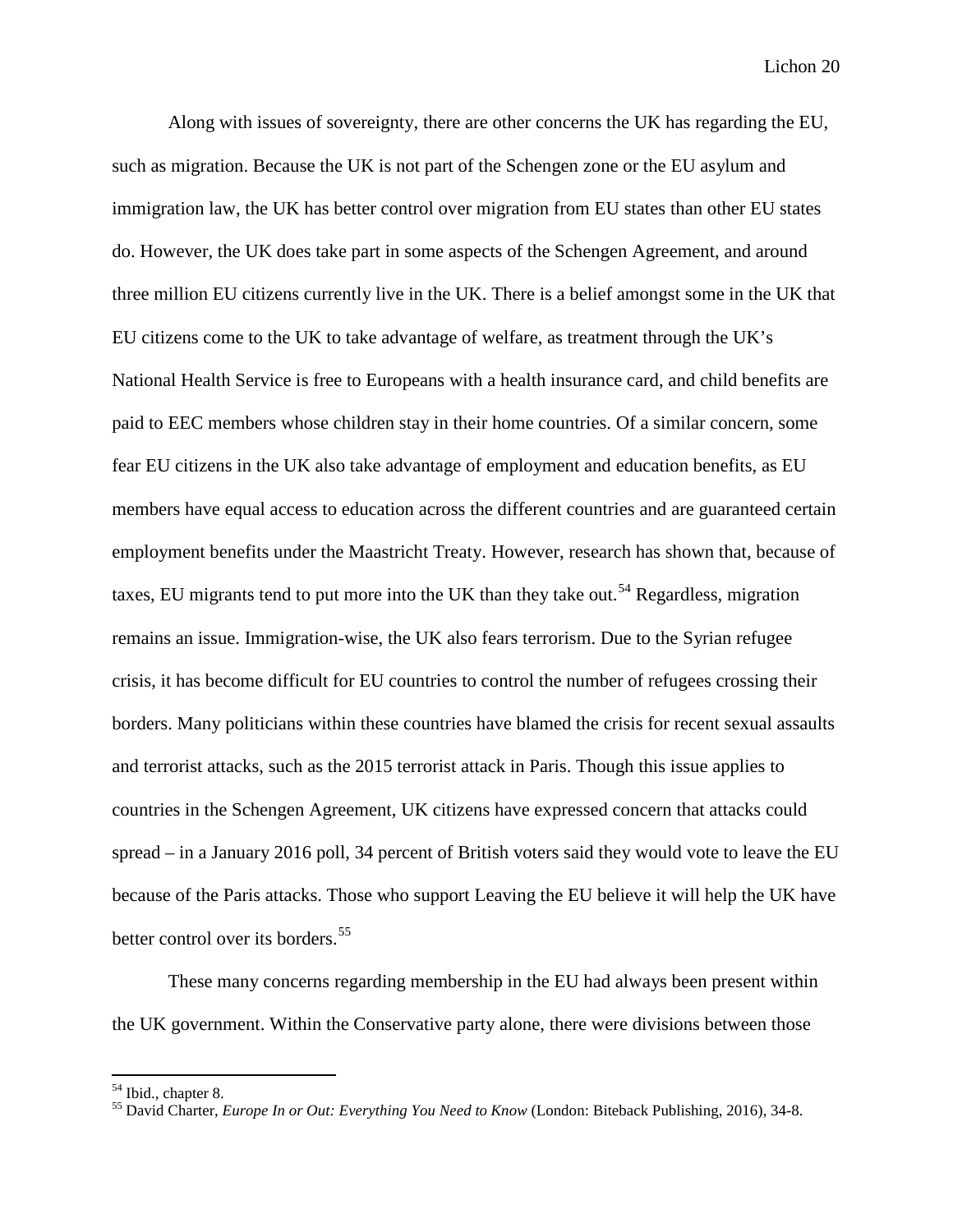who were Eurosceptic and those who were not. In 2015, Conservative Prime Minister David Cameron decided to declare an EU membership referendum in order to quiet the divisions within his own party, believing that a Remain majority would put the EU issue on the backburner and allow for him to concentrate on domestic issues.<sup>[56](#page-21-0)</sup> The referendum was set for June 23, 2016, with two voting options: to Remain in the EU or to Leave the EU. Those supporting Remain argued that the UK would be "stronger, better off and safer in Europe" than on its own, and that there were many benefits of being in the EU, including a stronger economy, stronger leadership on the world stage, and stronger global security. The Leave campaign, on the other hand, argued that there needed to be an end to the "supremacy of EU law," and that the UK would be stronger outside of the EU. One of the largest arguments the Leave campaign made was that the money spent on EU membership (£350 million per week, according to Vote Leave's website) could be used towards other UK issues and projects, such as healthcare or scientific research. In response to concerns regarding international trade, the Leave campaign argued that the UK could regain seats on other international institutions such as the World Trade Organization and could work out other international trade deals.<sup>[57](#page-21-1)</sup> When it came to actual voters and what issues were important to them, the most important issue for Remain voters was the economy, while the most important issues for Leave voters were sovereignty and immigration.<sup>[58](#page-21-2)</sup>

Soon, June 23, 2016 arrived. With a voter turnout of 72.2 percent, Leave won by a slim majority – 51.9 percent.<sup>[59](#page-21-3)</sup> Cameron's gamble that there would be a Remain majority failed, and he resigned, leading Home Secretary Theresa May to become Prime Minister in his place. And

<span id="page-21-0"></span> <sup>56</sup> Oliver Wright, Charlie Cooper, "Brexit: What is it and why are we having an EU referendum?" *The Independent*, June 23, 2016.<br><sup>57</sup> Torrance, chapters 6, 7.

<span id="page-21-1"></span>

<span id="page-21-2"></span><sup>&</sup>lt;sup>58</sup> Chris Prosser, Jon Mellon, and Jane Green, "What mattered most to you when deciding how to vote in the EU referendum?", *British Election Study*, 2016.

<span id="page-21-3"></span><sup>59</sup> *EU Referendum Results, 2016*.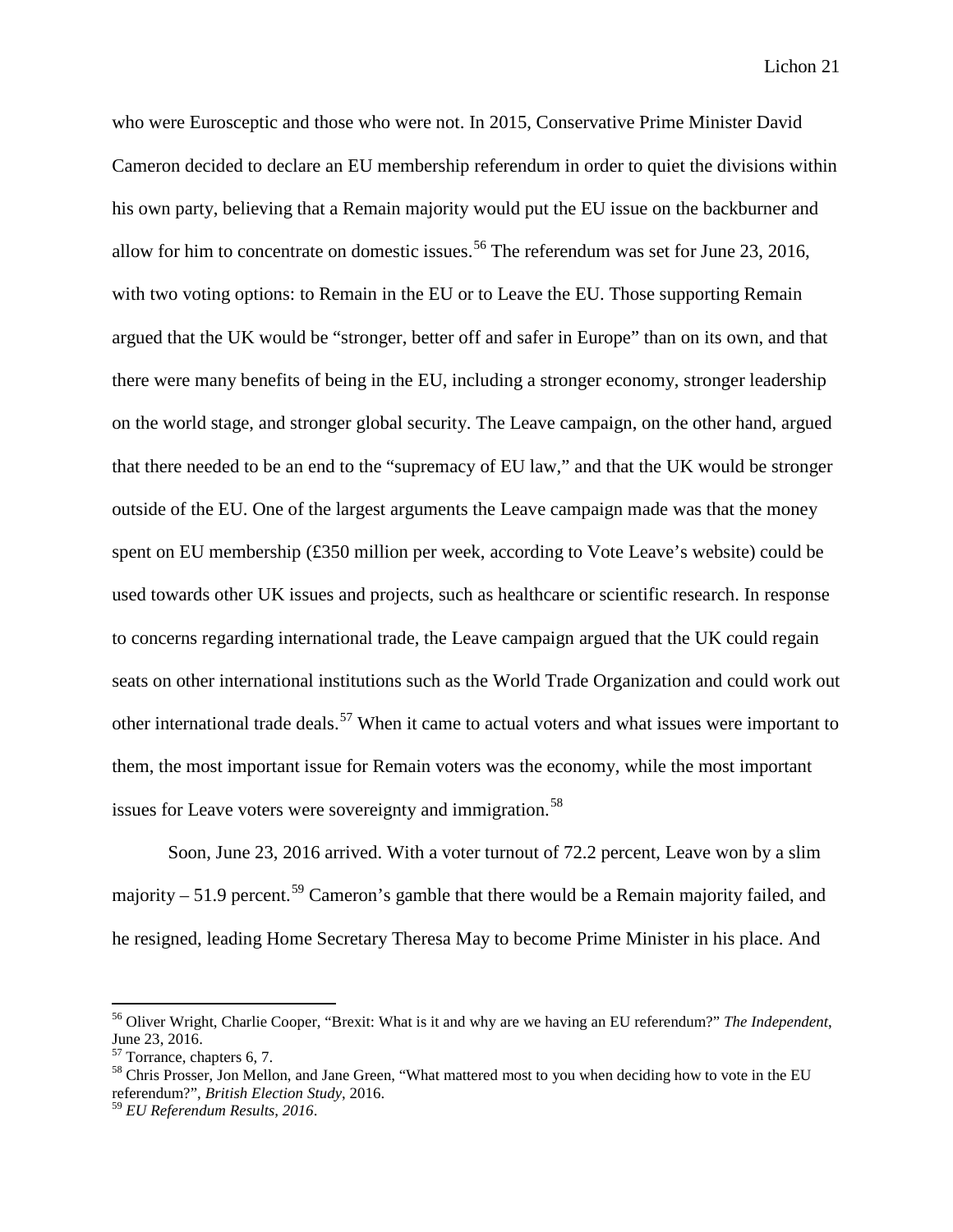the UK now found itself in a predicament, needing to negotiate an agreement with the EU on leaving. According to the EU's 2009 Lisbon Treaty, a leaving state must negotiate a withdrawal agreement with the EU, which has not happened before in EU history. The negotiating process would be extremely difficult for the UK; for starters, in negotiations, the UK has a weak position, as the EU will most likely act without UK input. In addition, the UK still has to follow EU law during the negotiating period but is not allowed to take part in EU decision-making. The negotiations are also highly unpredictable; emotions run high on both the sides of the UK and the EU, and because such negotiations have never happened voluntarily before, there is much uncertainty on what the outcome will be. Possible outcomes include the UK maintaining a trade deal with the EU, remaining part of the European Economic Area, re-joining the European Free Trade Association, joining the EU's customs union, or joining the World Trade Organization. Each option has its pros and cons, but any trade deal with the EU would most likely require the UK to continue contributing to the EU budget or follow certain EU rules, and any trade deal outside the EU would result in higher tariffs and costs.<sup>[60](#page-22-0)</sup>

The official exit of the UK from the EU is set to happen on March 29, 2019.<sup>[61](#page-22-1)</sup> But as predicted, the negotiations have been difficult. Since the referendum, they have been almost at a stalemate, with Prime Minister Theresa May struggling with EU leaders to reach a deal everyone can agree on. The situation within the Conservative Party has also been difficult, as the party remains split over Brexit. In the EU's eyes, because May cannot unite the Conservatives regarding Brexit, she is unfit to lead Brexit negotiations, weakening her power within Brexit talks. This led May to call for a snap election to occur in June 2017 in order to increase the

<span id="page-22-1"></span><span id="page-22-0"></span><sup>60</sup> Torrance, chapter 17. <sup>61</sup> J. P., "Why the Brexit negotiations are about to get harder," *The Economist*, December 13, 2017.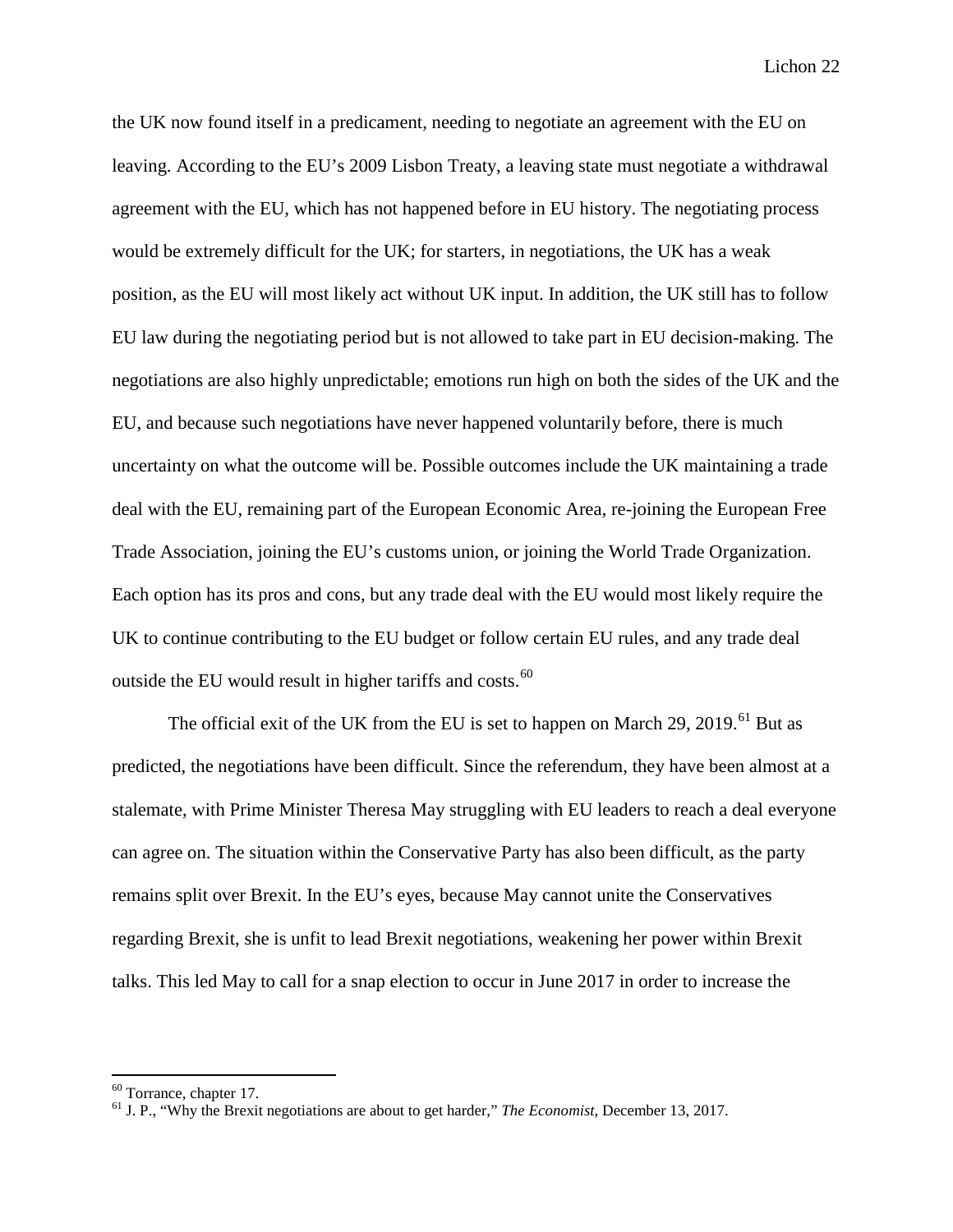number of pro-Brexit Conservative MPs.<sup>[62](#page-23-0)</sup> However, just like the Brexit vote, this election turned out to be a gamble that did not work as predicted. Instead of gaining pro-Brexit MPs, the Conservatives lost thirteen seats, also losing their majority. Labour, meanwhile, gained thirtytwo seats, revealing a shift in voters' political attitudes and overall dissatisfaction with the Conservative Party. To form a new government, the Conservatives made a deal with the Democratic Unionist Party, or DUP.<sup>[63](#page-23-1)</sup> This loss was a massive blow to May and her party, especially in regards to Brexit negotiations.

The snap election has made the Brexit situation even murkier than before. The Conservative Party is still split on Brexit, and it will be difficult to get past the debate stage of any future trade deal with the EU. $<sup>64</sup>$  $<sup>64</sup>$  $<sup>64</sup>$  Adding to that difficulty, the snap election has weakened</sup> May's political power domestically, which in turn will affect Brexit negotiations. May not only needs to convince her fellow Conservatives to back her ideas involving Brexit, but now she also needs to win the favor of the DUP. She also has to handle domestic pressure, as the election reveals her party has lost some support from UK citizens. And Brexit talks with the EU will not get any easier either. As of December 13, 2017, May has created a potential deal that is significantly softer than past ones; the current deal states that the European Court of Justice will control EU citizens' rights for eight years following Brexit, Britain will pay £35 to £39 billion (\$47 to \$52 billion) as an exit bill, and trade across the Irish border will continue to follow the rules of the single market. Past attempts at deals have included harsher control over laws, money, and borders, and leaving the single market. But this new deal is only phase one of negotiations,

<span id="page-23-0"></span> $62$  Zack Beauchamp, "Why Britain's prime minister just called a new election – and how it could backfire," *Vox*, April 18, 2017.<br><sup>63</sup> "UK election 2017: full results," *The Guardian*, June 9, 2017.

<span id="page-23-1"></span>

<span id="page-23-2"></span><sup>&</sup>lt;sup>64</sup> J. P., "Why the Brexit negotiations are about to get harder."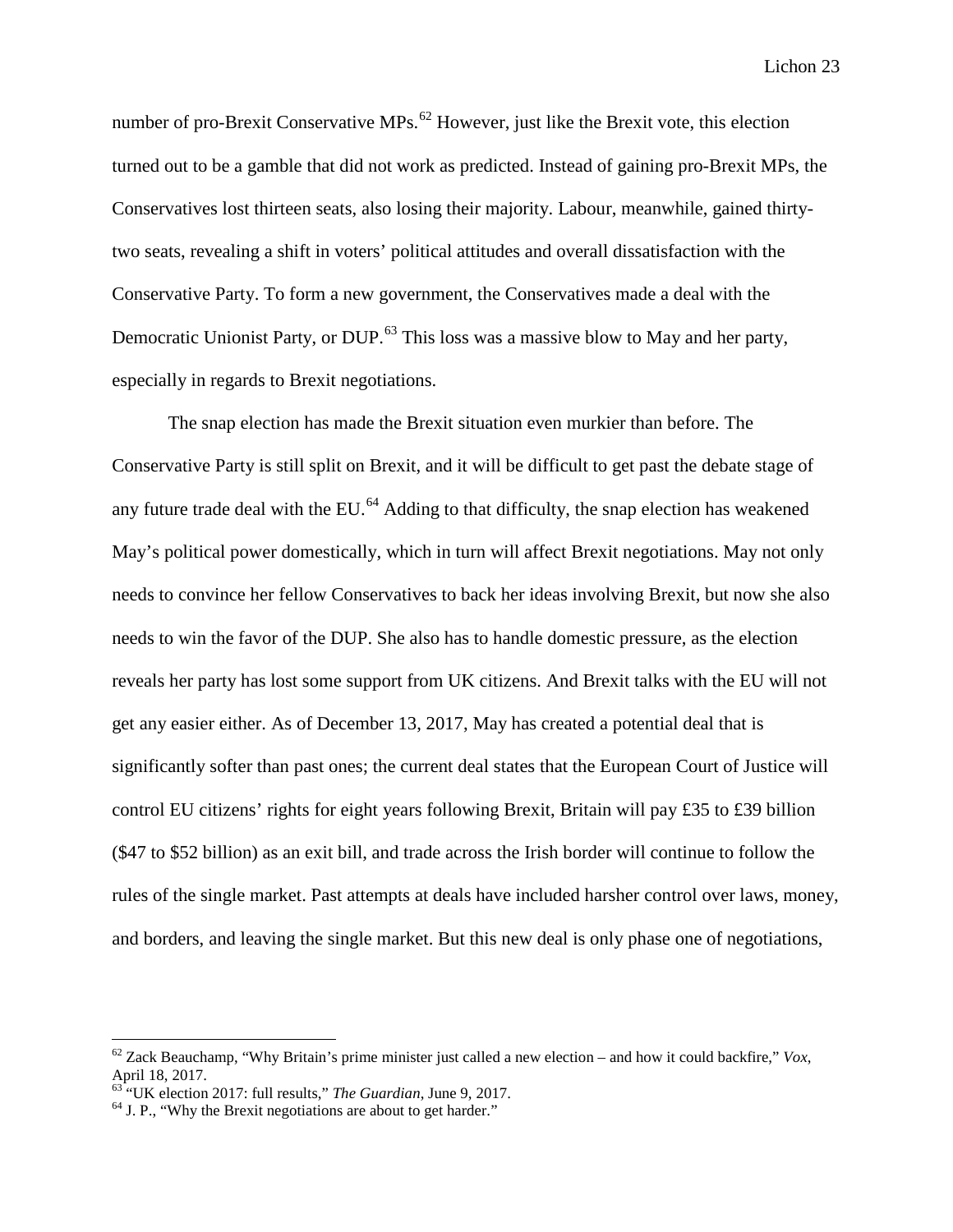and it has taken since March 2017 to reach this point.<sup>[65](#page-24-0)</sup> Because of the political atmosphere within the UK and disagreements with negotiations between the UK and EU, the path to Brexit will continue to be a long and difficult road. To further complicate matters, Scotland voted to Remain in the EU, raising the question of whether a future independence referendum is in the cards.

#### **Scottish Independence After Brexit?**

While the majority of UK voters voted one way, the Scottish majority voted the opposite. Broken down by region, 53.4 percent of England voted to Leave the EU while 46.6 percent voted to Remain; but in Scotland, only 38.0 percent voted to Leave while 62.0 percent voted to Remain. The turnout in Scotland was lower than in England (67.2 percent versus 73.0 percent, respectively), but the implications of the overall result are still clear.<sup>[66](#page-24-1)</sup> These results have led many to believe that a future Scottish independence referendum is in the future – in fact, the SNP continues to campaign for one. But the 2017 snap election, Scotland's current political and economic situation, and differing opinions on Scottish nationalism suggest that perhaps a future Scottish independence referendum will not be happening anytime soon.

The result of the EU Referendum in Scotland is an interesting one, considering Scotland was not always pro-European. In the 1970s, Scotland and the SNP were Eurosceptic, because EU integration symbolized the opposite of the SNP's goal of decentralization. In an age when the SNP was pushing for more regional-based politics, the UK was discussing joining the EU, which had a more centralized structure. The SNP was also angered by the fact that Scotland was not represented in negotiations regarding EU entry, as it showed that Scotland was viewed merely as

<span id="page-24-1"></span><span id="page-24-0"></span><sup>65</sup> Ibid. <sup>66</sup> *EU Referendum Results, 2016*.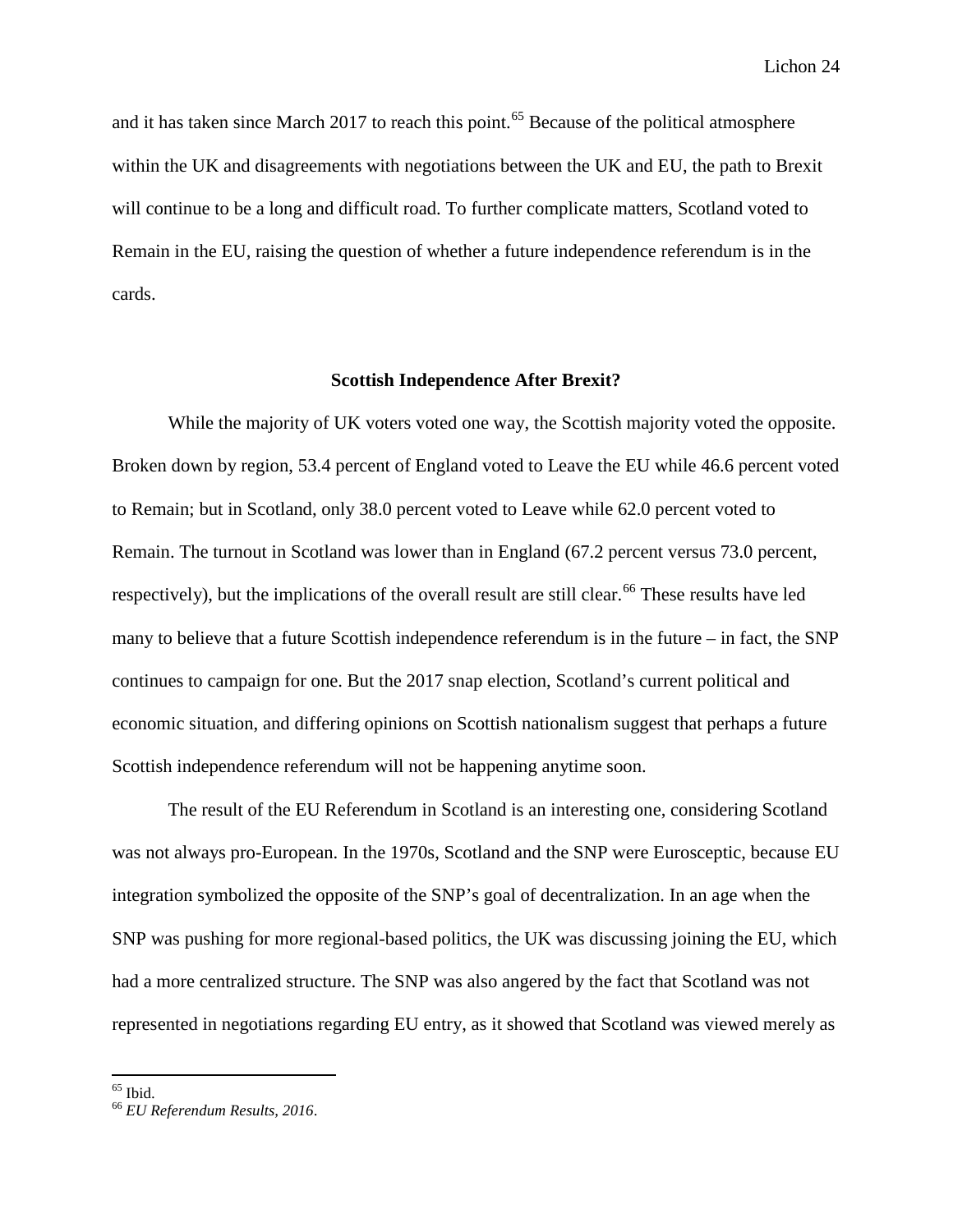a region as opposed to a sovereign nation. The SNP was also wary of EU policies regarding agriculture and fishing, fearing that Scotland's economy would be damaged by policies regulating these industries. However, from the late 1980s to late 1990s, the SNP changed its view on the EU. Rather than suffer because of the EU, Scotland had benefitted from the single market. SNP leaders also saw the EU as a way to promote independence; if Scotland were independent, they would have more influence on the world stage through EU membership and would also be able to negotiate EU policies that would benefit Scotland without the UK's input. An independent Scotland would thus have more influence in the EU than it currently had in UK affairs. Independence while also remaining an EU member might also provide stability. An independent Scotland would not be economically isolated and would continue free trade with the UK through the single market. Soon, in the SNP's eyes, EU membership was a blessing, not a curse. [67](#page-25-0)

In the 1990s, the SNP began campaigning "Independence in Europe." The 1994 SNP Manifesto stated that "Scotland needs to change…central to that change is the need for a powerful, direct voice in Europe. An independent Scotland sitting at the top table beside the other nations of Europe will totally change our situation."[68](#page-25-1) This argument did not lead to independence in 2014, however. For some, EU membership outside of the UK was not a strong enough argument for independence, partly because many believed that the UK would never leave the EU.<sup>[69](#page-25-2)</sup> On the other hand, it was not guaranteed that Scotland would be able to keep its seat in

<span id="page-25-2"></span><span id="page-25-1"></span>

<span id="page-25-0"></span><sup>67</sup> Dardanelli, 275-7. <sup>68</sup> Ibid., 277. <sup>69</sup> Steven Erlanger, "After Brexit, Scotland Lays a Path to Another Independence Vote," *The New York Times*, April 1, 2017.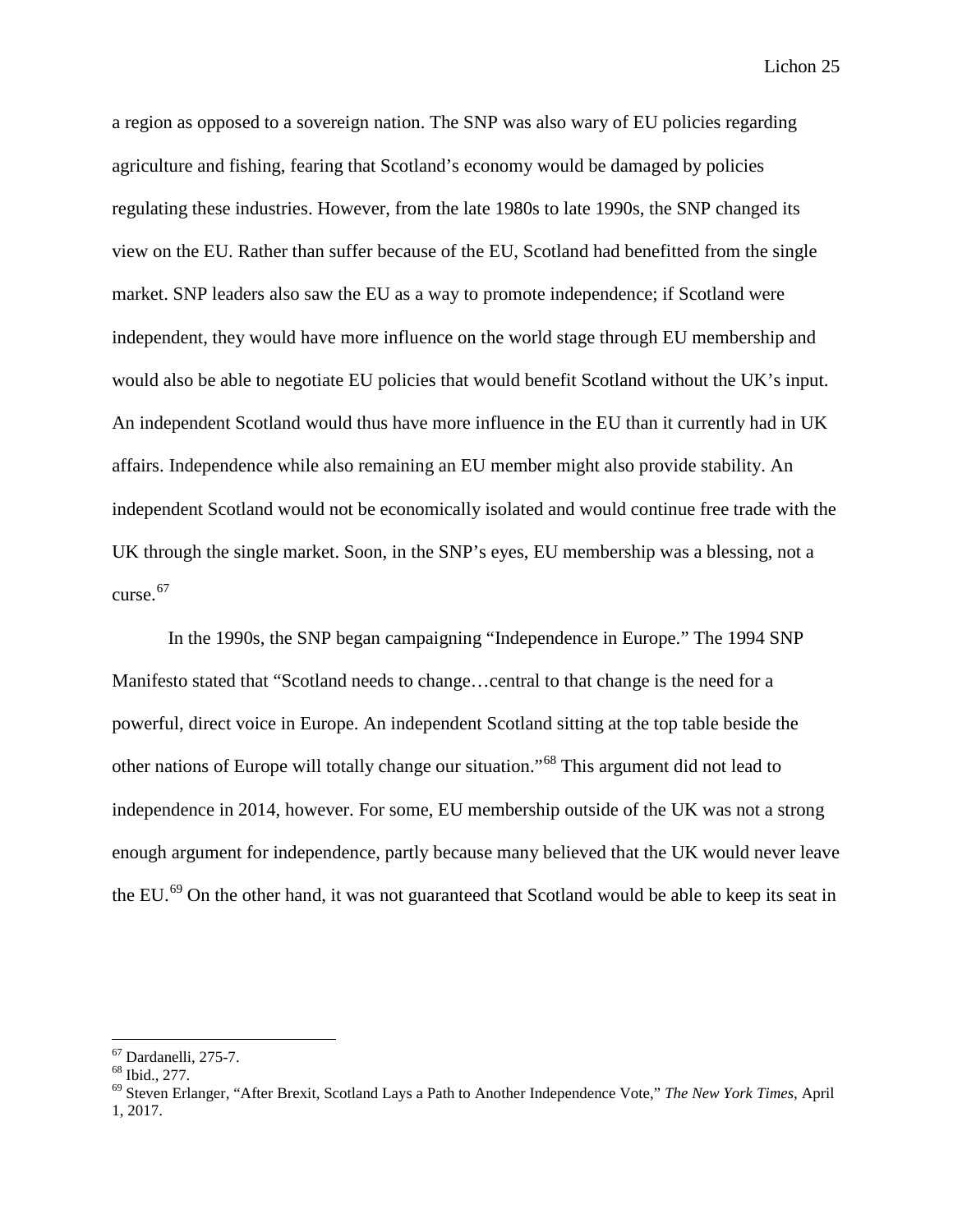the EU if it left the UK – thus the least risky option for EU supporters was to vote "No" in the 2014 independence referendum. $^{70}$  $^{70}$  $^{70}$ 

The result of the EU Referendum, however, left some Scots with a feeling of betrayal. Those who assumed the UK would never leave the EU were bound to regret their decision to vote "No" in 2014 – or so the SNP predicted. The SNP had always planned to promote independence in the event of Brexit; their 2016 manifesto stated that the Scottish Parliament would hold another referendum "if there is a significant and material change in the circumstances that prevailed in 2014, such as Scotland being taken out the EU against our will."<sup>[71](#page-26-1)</sup> As in the 90's, the SNP saw EU membership as a campaigning point for independence, and began to use the Brexit outcome to their advantage. Scotland's First Minister and SNP party leader Nicola Sturgeon has especially been promoting independence since Brexit. Sturgeon has argued that the UK has no right to force Scotland to leave the EU if it does not wish to, stating that it is "democratically unacceptable."[72](#page-26-2) In a speech in March 2017, Sturgeon continued to mention that Brexit was not Scotland's choice, declaring her dedication to setting up a second independence referendum:

Right now, Scotland stands at a hugely important crossroads. We didn't choose to be in this position…if Scotland can be ignored on an issue as important as our membership of the EU and the single market, then it is clear that our voice and our interests can be ignored at any time and on any issue…I can confirm today that next week I will seek the authority of the Scottish Parliament to agree with the UK government the details of a section 30 order - the procedure that will enable the Scottish Parliament to legislate for an independence referendum. [73](#page-26-3)

<span id="page-26-2"></span>

<span id="page-26-1"></span><span id="page-26-0"></span><sup>70</sup> Dardanelli, 278. <sup>71</sup> *The SNP Party Manifesto 2016*, 23. <sup>72</sup> Lyndsie Bourgon, "Brexit Has Brought the Idea of Scottish Independence Back From the Dead," *The Atlantic*, April 20, 2017.

<span id="page-26-3"></span><sup>&</sup>lt;sup>73</sup> Nicola Sturgeon, "Speech on Scotland's Referendum" (speech, Edinburgh, Scotland, March 13, 2017), SNP.org.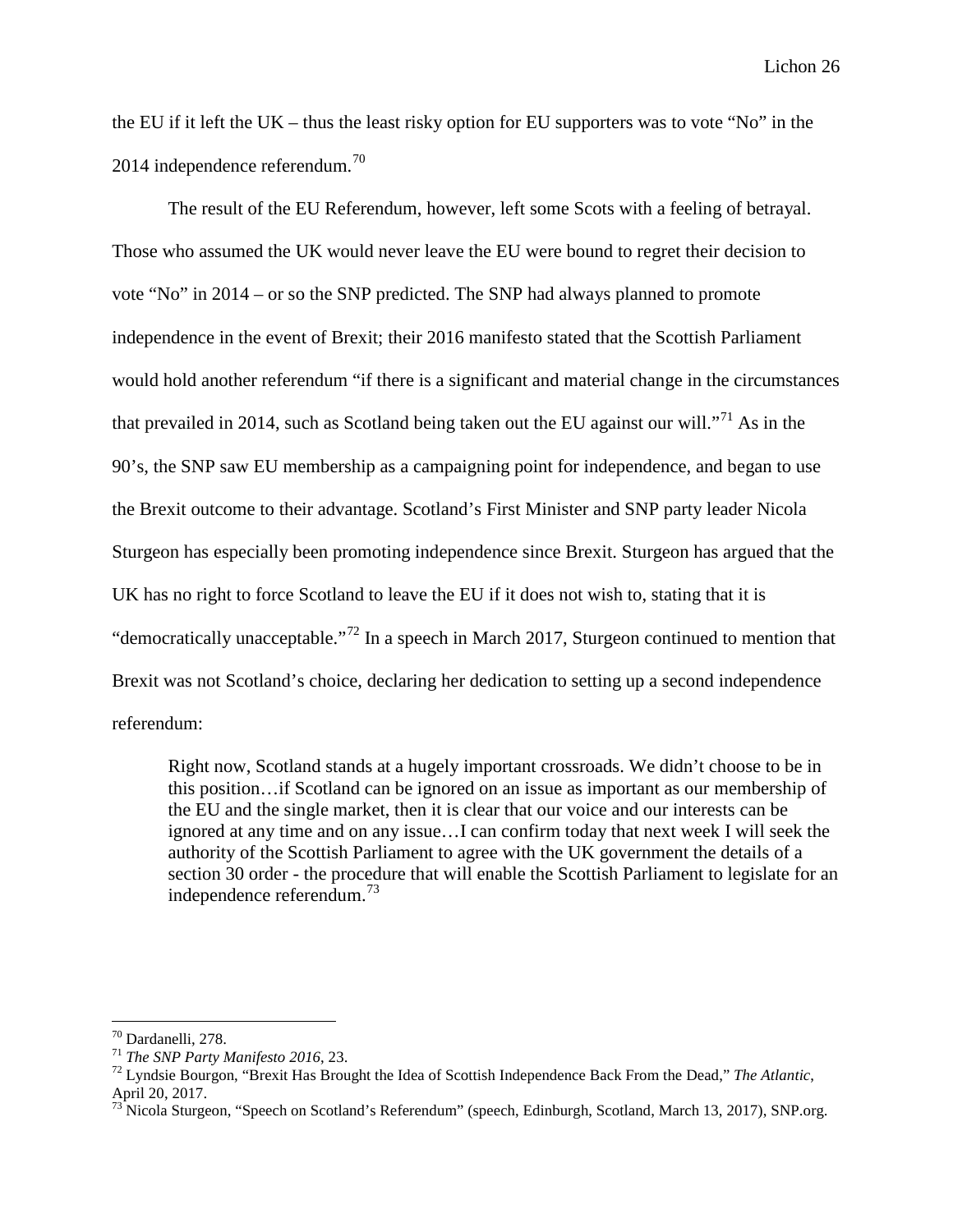And as Sturgeon promised, the SNP began demanding a second referendum. On March 28, 2017, the Scottish Parliament approved a plan to request a second referendum by a vote of 69 to 59.<sup>[74](#page-27-0)</sup> However, this post-Brexit independence campaigning backfired on the SNP.

Despite the logic behind the SNP's argument, Scottish citizens don't appear to be in any rush to have another independence referendum. The 2017 snap election revealed that the SNP's goal of independence is perhaps harming the party more than helping it. Rather than gain or maintain seats, the SNP lost 19 seats.<sup>[75](#page-27-1)</sup> This result was a harsh and unexpected blow to the SNP. In a political forecast by UK newspaper *The Times*, for example, it was predicted that the SNP would have between 46 and 51 seats after the election, but in reality, the SNP left the election with only 35 seats.<sup>[76](#page-27-2)</sup> The seats that the SNP lost went to the Conservatives, still known for being a unionist party. The SNP soon realized that independence was not the public's priority, and they had to change their strategy. Sturgeon admitted that the SNP pushing for independence "undoubtedly" caused the SNP to lose seats, and she was "expected to shelve her plans for a second independence referendum."<sup>[77](#page-27-3)</sup> And so far it seems as though she has; in Sturgeon's Statement on the Programme for Government in September 2017, independence was barely mentioned, as Sturgeon chose to focus on more domestic issues such as education.<sup>[78](#page-27-4)</sup> So will Brexit lead to Scottish independence, as many have speculated? For now, it seems as though Scottish independence will remain on the backburner.

#### **Why Scottish Independence is Not in the Near Future**

<span id="page-27-0"></span> <sup>74</sup> Stephen Castle, "Scotland Votes to Demand a Post-'Brexit' Independence Referendum," *The New York Times*, March 28, 2017.<br><sup>75</sup> "UK election 2017: full results."

<span id="page-27-4"></span><span id="page-27-3"></span>

<span id="page-27-2"></span><span id="page-27-1"></span><sup>&</sup>lt;sup>76</sup> "The Political Map of Britain." *The Times*, June 8, 2017.<br><sup>77</sup> Hamish Macdonnell, "Wounded Sturgeon to reflect on referendum," *The Times: Scotland*, June 10, 2017.<br><sup>78</sup> "Nicola Sturgeon's speech proves the SNP has *Independent*, September 5, 2017.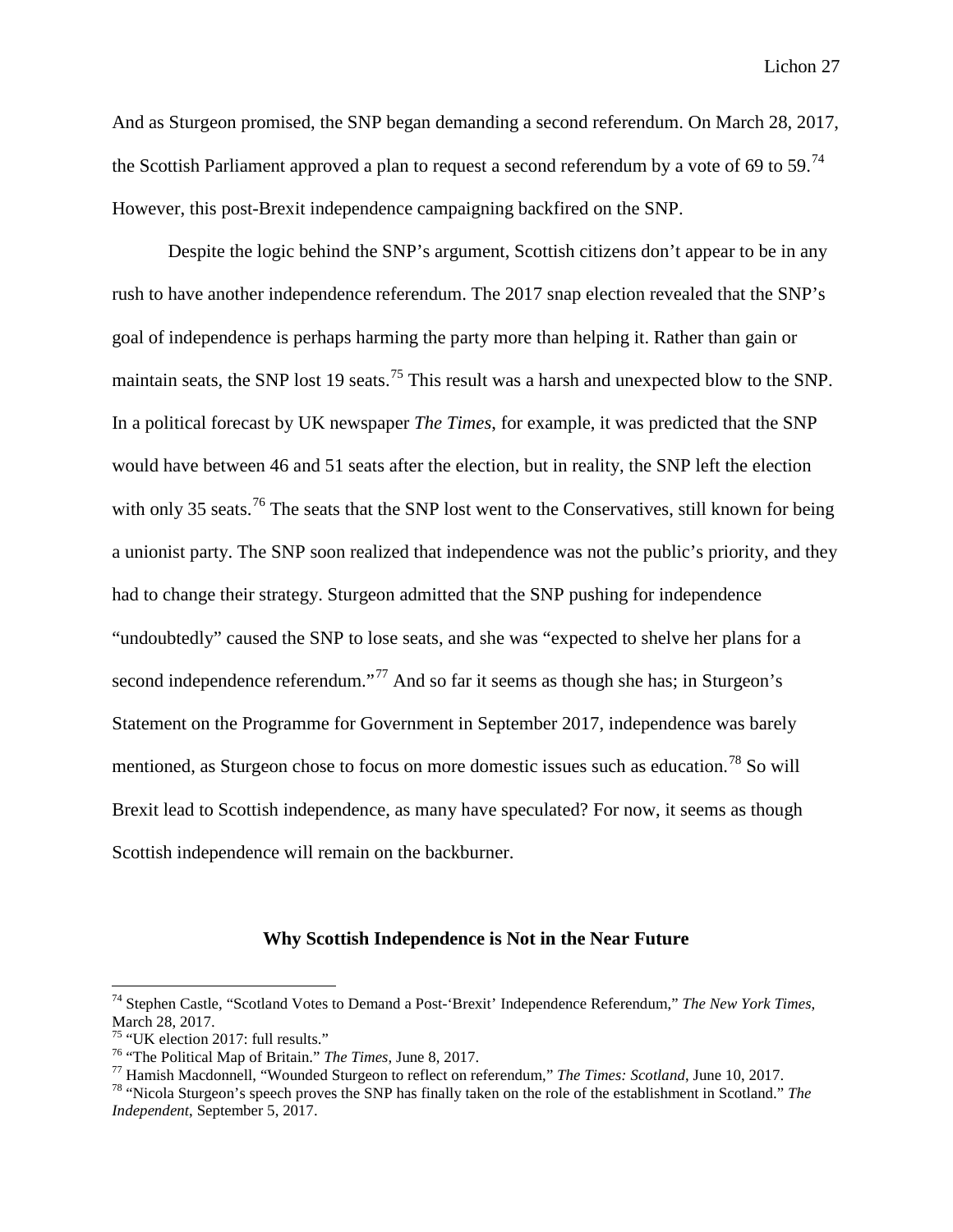It does not appear as though Scottish independence will come in the near future – but why? Regardless of whether or not there is a referendum, Scottish independence will not occur for a multitude of reasons, the first being that another referendum may not occur. For starters, May needs to approve the referendum, which she has so far refused to do.<sup>[79](#page-28-0)</sup> Because she is preoccupied with her election losses, Brexit negotiations, and other pressing issues, it is unlikely that she will turn her attention to approving a Scottish independence referendum. In addition, it is unlikely that Scots will want a referendum. Not only did the result of the snap election reveal that the SNP's campaign for independence was tiring, but voters in Scotland have also experienced election fatigue. Scotland has seen many elections in the past few years: the 2014 independence referendum, 2015 UK Parliament elections, 2016 Scottish Parliament elections, the 2016 EU Referendum, and the 2017 snap election. By the time of the EU referendum, voters were already feeling the fatigue – the First Ministers of Scotland, Wales, and Northern Ireland objected to the June 2016 date because it was so soon after their assembly and parliament elections in May.<sup>[80](#page-28-1)</sup> After the referendum and the snap election, tired voters are unlikely to want to vote again, lowering the chances of another independence referendum soon.

In the event May did approve a referendum and one was set, there is a slim chance that the majority of voters would vote for independence. One of the reasons for this is because there is no clear, unified idea of what Scottish nationalism is. Scottish national identity is a driving force behind the wish for independence, but this identity means different things to different people. There is no clear definition of Scottish ethnic identity, creating a question of what "Scottishness" is and what makes a person Scottish. Some believe that Scottishness can be marked by birth, ancestry and residence; in order to be Scottish, one must have either been born

<span id="page-28-1"></span><span id="page-28-0"></span> $^{79}$  Castle.<br> $^{80}$  Torrance, chapter 1.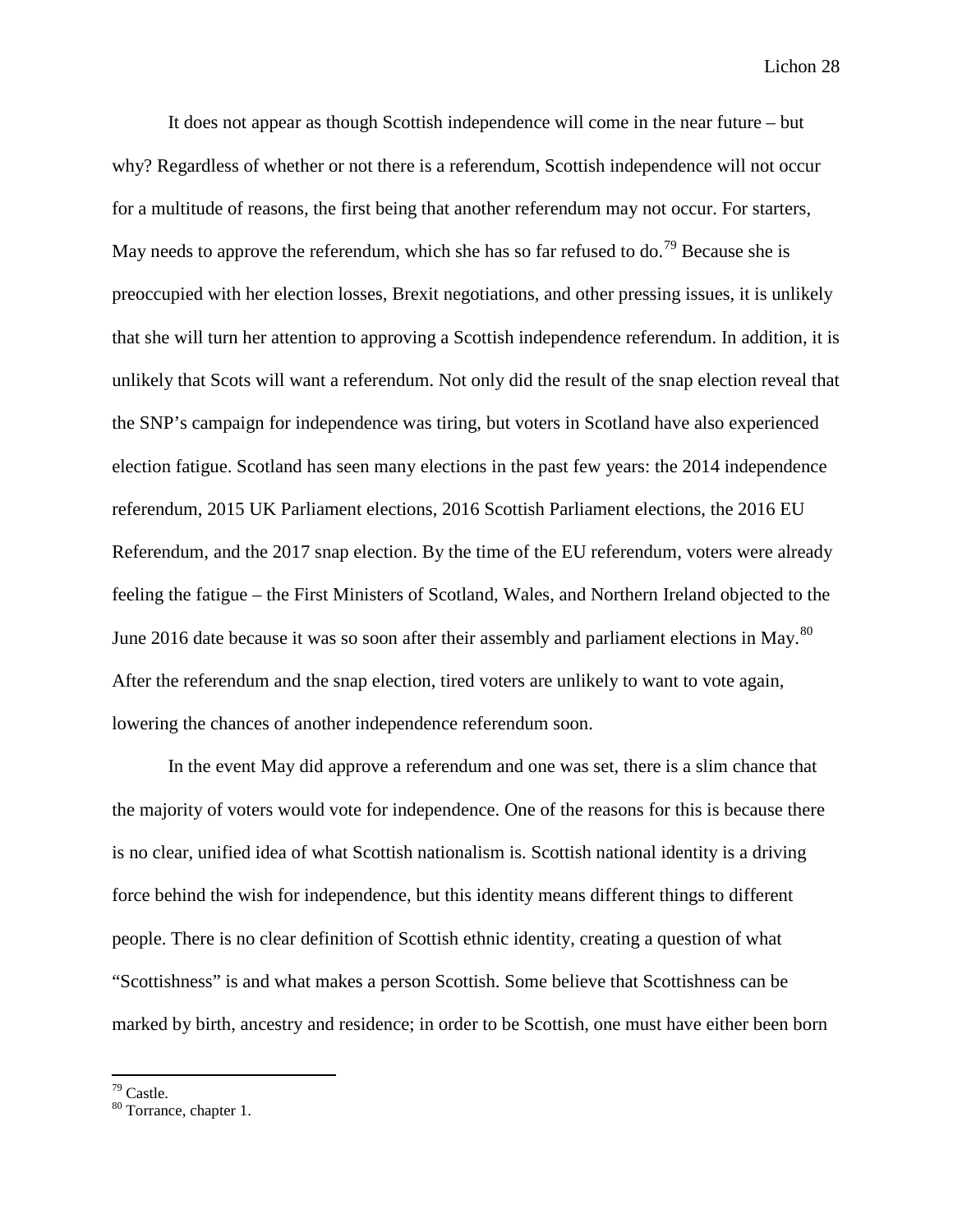in Scotland, have ancestors from Scotland, or live in Scotland. Here there has been a difference in opinion between the masses and the political elite of Scotland; while the masses believe birth and ancestry are extremely important, the elite believe that living in Scotland and feeling Scottish is enough to make one Scottish. Scottish identity could also relate to politics and current events, and fluctuations in Scottish identity have correlated to the political situations of the times. For example, 1979 saw the lowest recorded level of Scottish identity, perhaps because of the failed devolution referendum of that year. In the 1990s, the level of Scottish identity rose, perhaps because devolution succeeded. <sup>[81](#page-29-0)</sup>

The nature of Scottish nationalism has also changed over time. Some, such as University of Edinburgh professor Alasdair Raffe, have stated that Scottish nationalism is less secessionist than it used to be. The SNP promotes an independent Scotland in the EU, which would mean remaining in one union while leaving another. In 2007, the SNP also proposed that an independent Scotland would continue to be associated with certain UK institutions, such as the National Health Service.<sup>[82](#page-29-1)</sup> Because Scottish nationalism and ideas involving independence are constantly changing, it would be difficult to vote for independence without a clear understanding of what an independent Scotland and nationality would mean.

Scottish identity also includes the question of British identity  $-$  is it possible to be both Scottish and British? For the political elite, who have to navigate both the Scottish government and the UK government, it is not only possible to be both, but necessary. For others, though, the idea of being British is appalling, due to the history between Scotland and the UK and a dislike of Scotland's "subservience" to the UK.<sup>[83](#page-29-2)</sup> But being able to say "I am not British" or "I am

<span id="page-29-1"></span><span id="page-29-0"></span><sup>&</sup>lt;sup>81</sup> Leith, 79, 84.<br><sup>82</sup> Alasdair Raffe, "1707, 2007, And the Unionist Turn in Scottish History," *The Historical Journal* 53, no. 4 (2010): 1082.

<span id="page-29-2"></span><sup>&</sup>lt;sup>83</sup> Leith, 123, 131.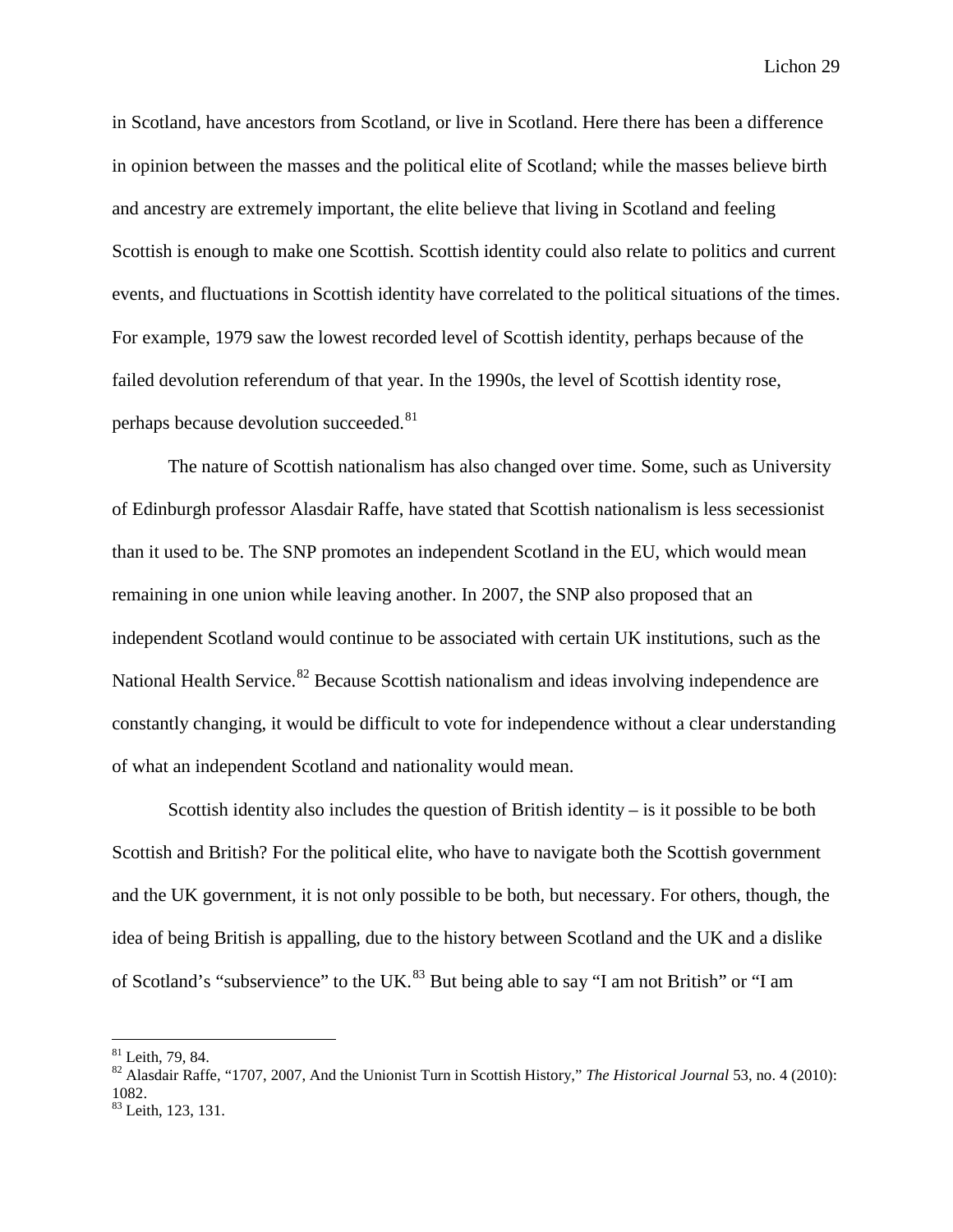Scottish" is easier than explaining why these identities exist. When writing *Political Discourse and National Identity in Scotland,* authors Murray Stewart Leith and Daniel P. J. Soule interviewed members of the Scottish political elite. One interviewee stated:

I am fiercely Scottish in those aspects of my life that I allow myself to be…I feel a sense of identity…but if you ask me to what…I am affected by the symbols of national identity but I am not sure I can identify it for you. I feel pride in Scottish institutions, I feel pride in Scottish traditions…I find it very difficult to define myself, and perhaps it is easier to define oneself by what one isn't and I am not English. $^{84}$  $^{84}$  $^{84}$ 

Scots feel a strong sense of nationalism, but they cannot quite place what Scottish nationalism truly is. Because Scottish nationalism has numerous connotations, it is nearly impossible to build an independent Scotland on nationalistic principles alone. Just as Scots each have their own ideas of "Scottishness," they also have different ideas about independence. Though Scottish nationalism is strong, it does not necessarily equal a strong independence movement or a cohesive idea on what nationalism and independence means.

Along with the complicated picture of Scottish nationalism, there is also a question of whether or not an independent Scotland would be able to remain in the EU, and if this is still valuable after Brexit. If Scotland did remain in the EU, Scotland's economy could suffer; 63 percent of Scotland's trade is with Britain, while only 16 percent is with the rest of the EU.<sup>[85](#page-30-1)</sup> With the UK leaving the EU, Scotland would lose its free trade with the UK, harming its economy rather than aiding it. But there is a question about whether Scotland even could remain. There is no clear procedure within EU law regarding when a region of an EU member secedes, and with Brexit, there is no clear procedure on what happens when a region of an ex-EU state wishes to remain. The question of EU membership and whether or not Scotland could remain posed an issue in the 2014 referendum; though Sturgeon believed that Scotland would be

<span id="page-30-0"></span> $\frac{84}{85}$  Ibid., 127.

<span id="page-30-1"></span>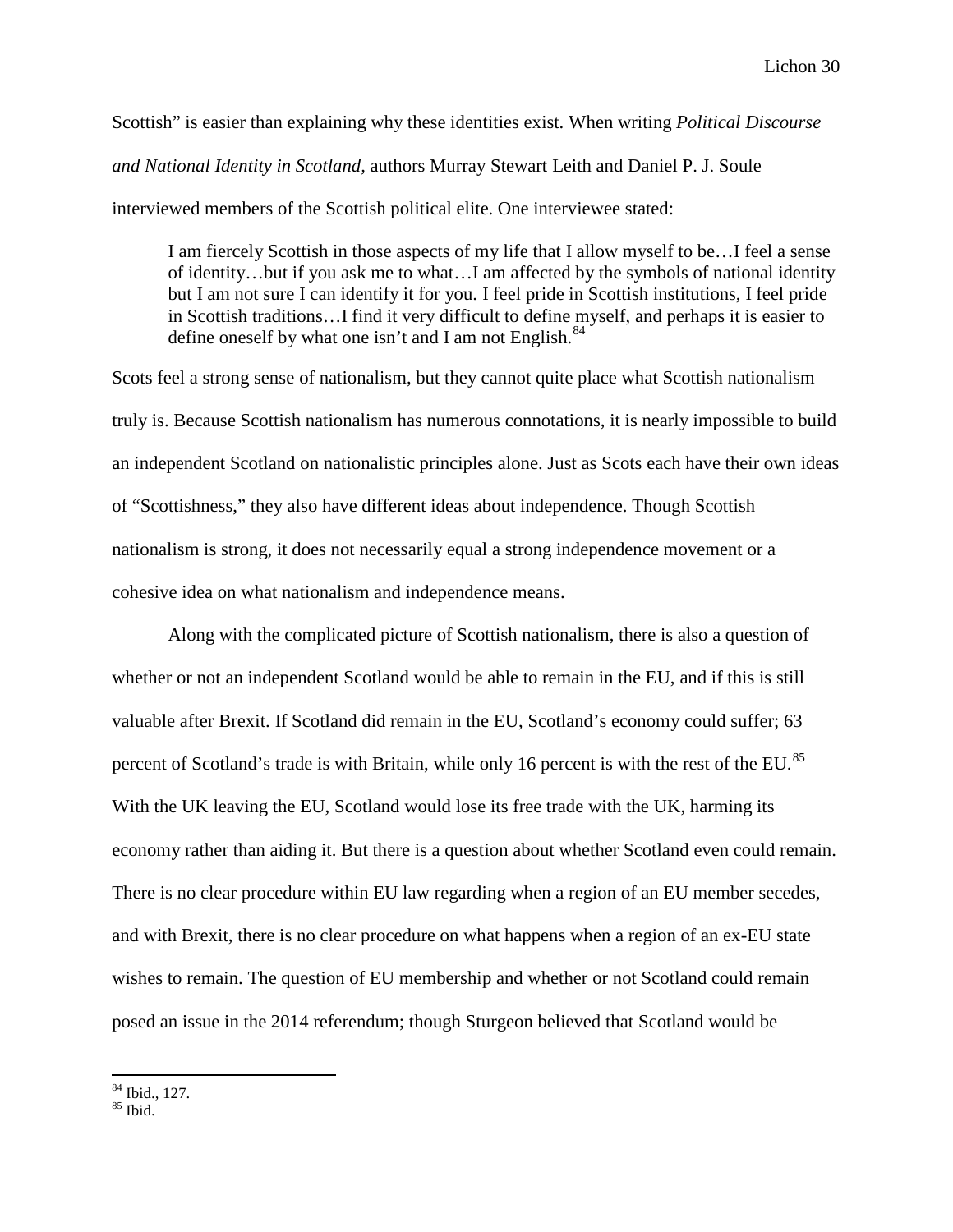guaranteed membership, the European Commission President José Manuel Barroso believed that Scotland would have to reapply for membership.<sup>[86](#page-31-0)</sup> The risk of losing EU membership was too high in 2014 for voters to vote for independence. Now losing EU membership with the UK is a given, but it is not guaranteed that an independent Scotland would be allowed to remain in the EU after the UK leaves. If May did not approve a referendum until after March 2019, Scotland would leave the EU with the rest of the UK and would most likely have to reapply for EU membership if it later became independent. Though talk of Scottish independence has reemerged due to Scotland wanting to remain in the EU, it is unlikely that an independent Scotland could avoid a period of time being outside the EU.

Adding to the unpredictability of Brexit, independence in and of itself is risky. Scotland's economy would be the largest obstacle in an independent Scotland, as Scotland's economic situation is much different than it was during the last independence referendum. When the SNP aimed for independence in 2014, it was counting on the oil in the North Sea. However, since 2014, profits from Scotland's oil have decreased. In the 2011-2012 fiscal year, Scotland's oil revenues were £9.6 billion, but in 2015-2016 it had decreased significantly to £60 million. To add to this, Scotland's budget deficit is twice of Britain's, and Scotland's rate of growth is a third of Britain's. In the event of independence, it would be economically difficult for Scotland to support itself, making independence unappealing. Brexit further complicates this. Brexit negotiations have so far been unpredictable, and the state of the UK's economy after Brexit is uncertain. With the future of the UK as a whole being unknown, Scottish voters are unwilling to take the risk of voting for independence. One such prospective voter was Ian Ramage, a citizen of Edinburgh, who stated "Right now there's too much uncertainty, not just about Scotland but

<span id="page-31-0"></span> <sup>86</sup> Flamini, Roland. "Scotland's Independence Bid: History, Prospects, Challenges." *World Affairs* 176, no. 1 (2013): 60.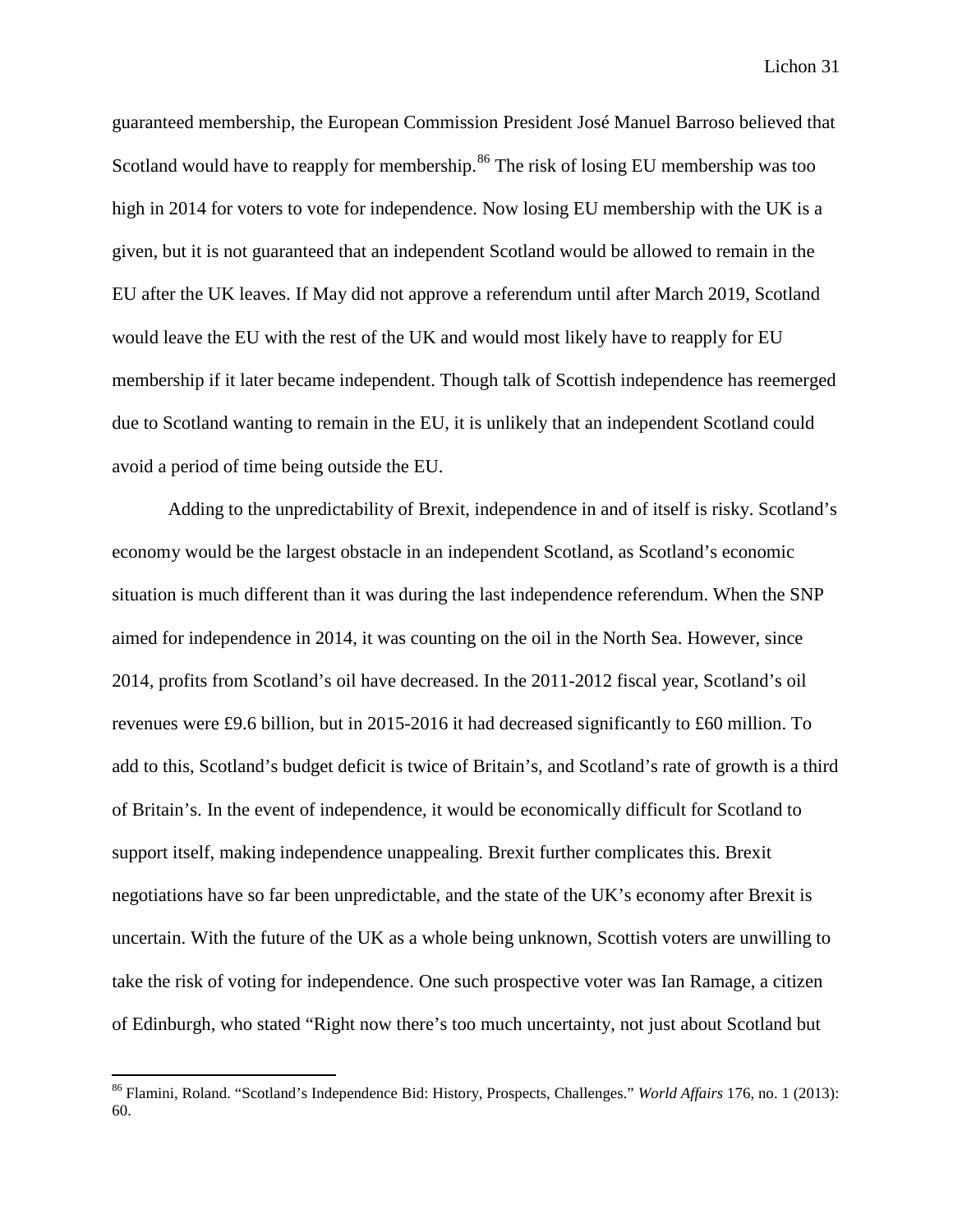about Brexit."<sup>[87](#page-32-0)</sup> This uncertainty could prevent voters from voting for independence. Because of Scotland's economy, the unpredictable nature of Brexit, different views on Scottish nationalism, and a rise in conservatism amongst Scottish voters, it appears as though a referendum on Scottish independence and an outcome of a "Yes" vote is not in the near future.

Of course, there is a chance that the UK and Scotland could see a shift in perspective in the coming years. By the next general election, events, opinions, and the government could change. The snap election offers a glimpse of May's declining popularity, and it is entirely possible that Labour could win a majority in the next general election – they already gained a significant number of seats this past June. And a Labour government could be more likely to approve a Scottish independence referendum. Jeremy Corbyn, the head of the Labour Party, stated in a March 2017 interview that Scotland should be allowed to have a referendum if they wished, saying, "I don't think it's the job of Westminster or the Labour Party to prevent people holding referenda." But this does not mean that Labour supports Scottish independence. A few days later, Corbyn clarified his statement: "But just to be absolutely clear, I do not think there should be another referendum. I think that independence would be economically catastrophic for many people in Scotland."<sup>[88](#page-32-1)</sup> Regardless of Labour's position on independence, though, it is possible that an independence referendum could be granted to Scotland if Labour were to control Parliament. But even in the event of a referendum occurring because of Labour, would Scots vote for independence? Only if their ideas on independence changed. Things can change quickly in a few years; Brexit negotiations will have finished, the economy could improve (or worsen), and ideas on Scottish nationalism itself could evolve. But these scenarios can only be imagined

<span id="page-32-1"></span><span id="page-32-0"></span><sup>&</sup>lt;sup>87</sup> Erlanger.<br><sup>88</sup> Joe Watts, "Jeremy Corbyn comes out against second Scottish referendum after saying he would be 'absolutely fine' with one," The Independent, March 13, 2017.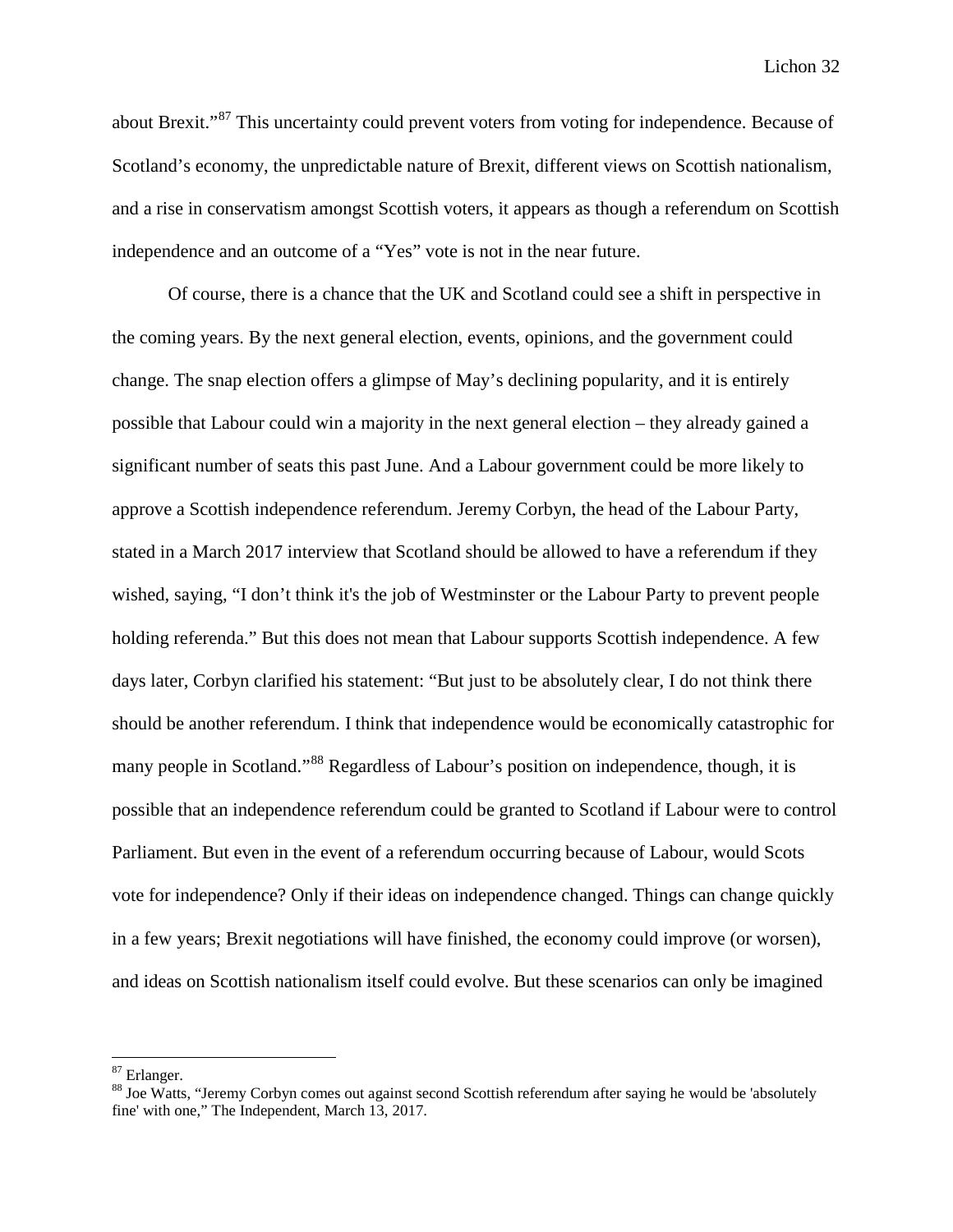at the moment, and it is impossible to tell if the tide will change enough to lead to Scottish independence. As the situation is now, Scottish independence is not in the immediate future.

### **Conclusion**

As Brexit talks continue and the future of the UK remains unknown, so too does the future of Scotland and Scottish independence. Whether or not Scotland will ever become independent is hard to tell, but for now it does not appear as though Scotland will become independent soon. Scottish nationalism, in terms of both politics and identity, does not necessarily equal a strong independence movement. Independence needs political backing to come to fruition, and for decades, Scotland's quest for independence has been in the hands of the SNP. But support for the SNP has waxed and waned over time. Though the SNP has had support since 2007 and 2011, the 2017 snap election saw a decline in support for the SNP, which does not bode well for independence. The snap election dealt a harsh blow to the SNP, which now realizes that independence is not the number one priority for voters. However, independence in Scotland does not ride solely on the power of the SNP; the 2014 Scottish Independence Referendum failed despite the SNP having control of a majority government in the Scottish Parliament. There are other factors in the independence equation.

The road to independence in general is long and risky, and is not a risk some voters are willing to face. The current state of Scotland's economy cannot handle independence easily, and the uncertain nature of both Brexit and independence cast a shadow over independence dreams. The 2017 snap election saw Scottish voters turn away from nationalism and towards conservatism, perhaps because of the uncertainty surrounding Brexit. While the future of the UK in Europe is unknown, it is safer to avoid independence than pursue it. Scottish independence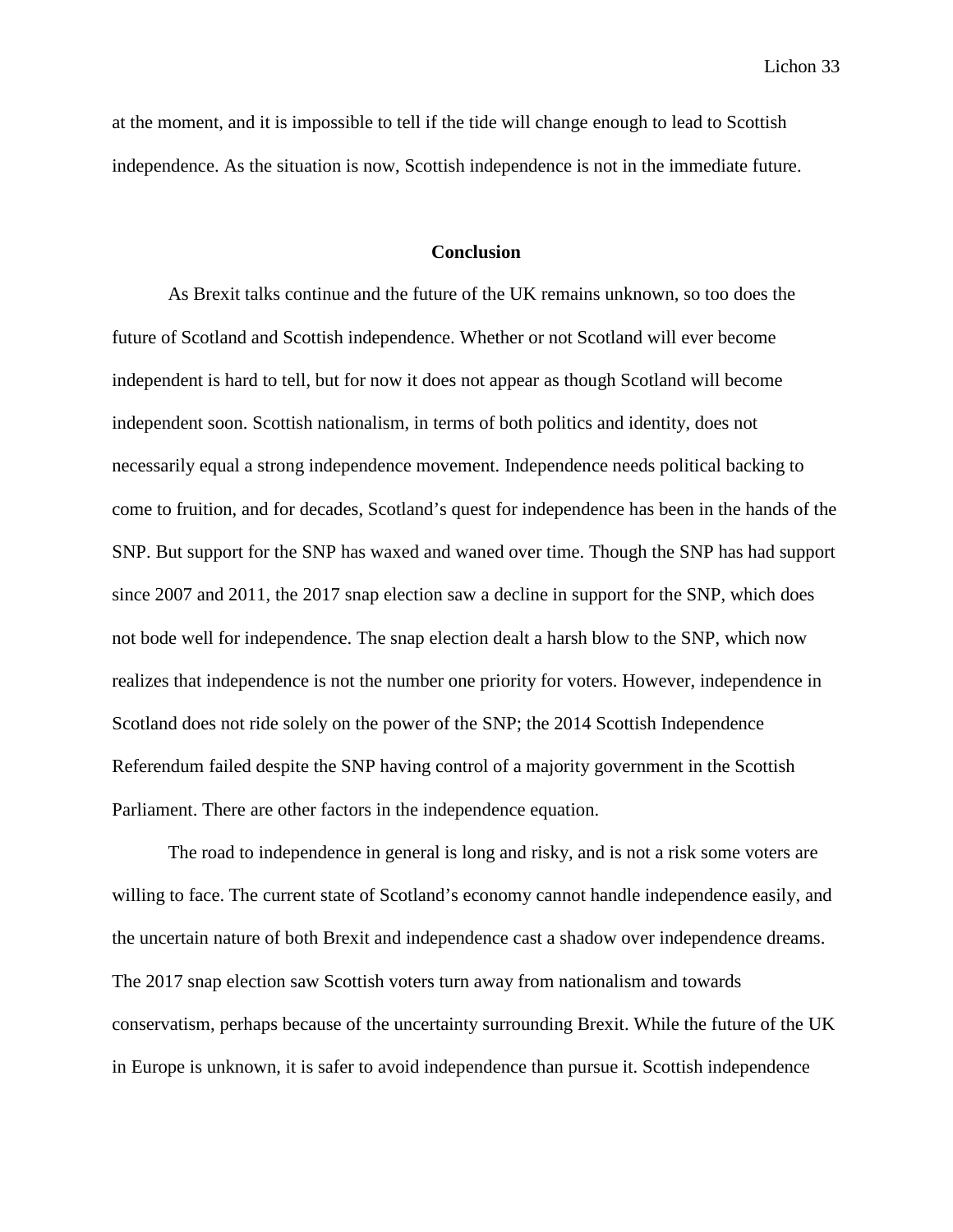also faces challenges from Scottish nationalism and identity. Though Scottish nationalism drives the desire for independence, and though nationalistic pride has been a constant in a time of so much change, the existence of nationalism does not guarantee independence. There are many different attitudes and views surrounding what it means to be Scottish and what it means to be independent, and without finding a clear uniting factor in these beliefs, independence cannot become a reality.

There is another lesson to be learned from the current state of the UK and Scotland after the Brexit outcome – in politics, things are not always what they seem, and expected outcomes are not guaranteed. There has been a pattern with each of these recent referenda and elections, where an outcome that is assumed does not come to fruition. The first was the 2014 Scottish Independence Referendum. Because the SNP held a majority government, and because they experienced success in the creation of a Scottish Parliament in the late 1990s, it seemed as though the logical next step for Scotland was independence. However, the majority of Scots voted to remain part of the UK. This carries implications for the fate of Scottish independence after Brexit. Just as the creation of a Scottish Parliament and the existence of an SNP-led Parliament did not guarantee independence, neither does Brexit. The second referendum to follow this pattern was the 2016 EU Referendum. David Cameron was only one of many who believed that the UK would vote to Remain in the EU, but instead Brexit was the outcome. Similarly, in the 2017 snap election, Theresa May assumed the Conservatives would gain more MPs who supported Brexit. Much to her surprise, the Conservatives actually lost their majority in Parliament. Both the EU Referendum and the snap election were political gambles that Cameron and May lost. A future Scottish independence referendum could also be a gamble, and judging by the current circumstances, one that would also fail.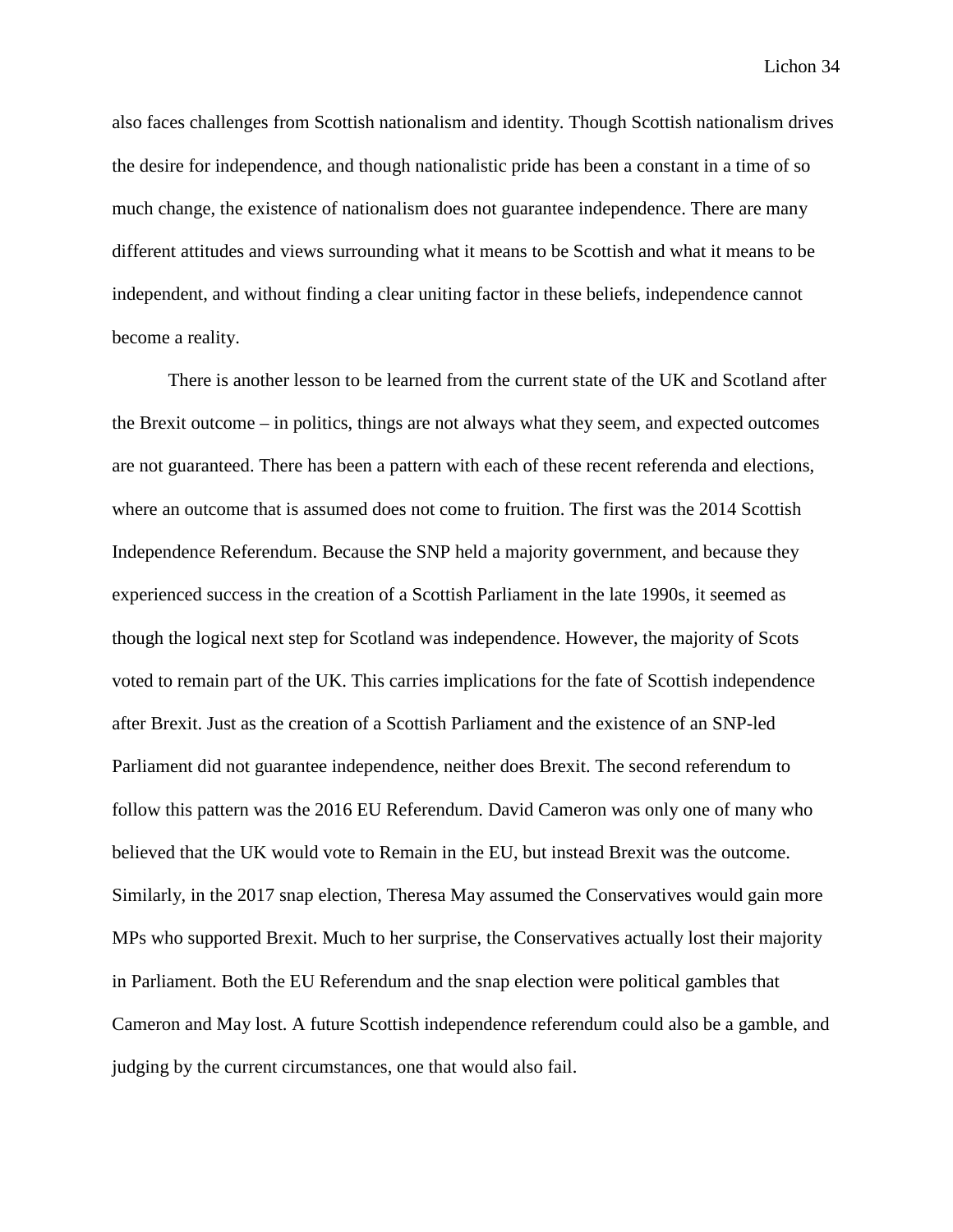Will independence come soon to Scotland? Most likely not. Though a majority of Scots voted to Remain in the EU, other factors make it unlikely that an independence referendum will occur in the near future. But this is not to say that Scotland will never become independent. If the SNP works on its policies, if Scotland works on its economy, and if Scottish nationalists work on finding a unifying factor within Scottish nationalism, Scottish independence can be possible. Even in the age of Brexit, this can be a goal that Scotland can continue to strive towards.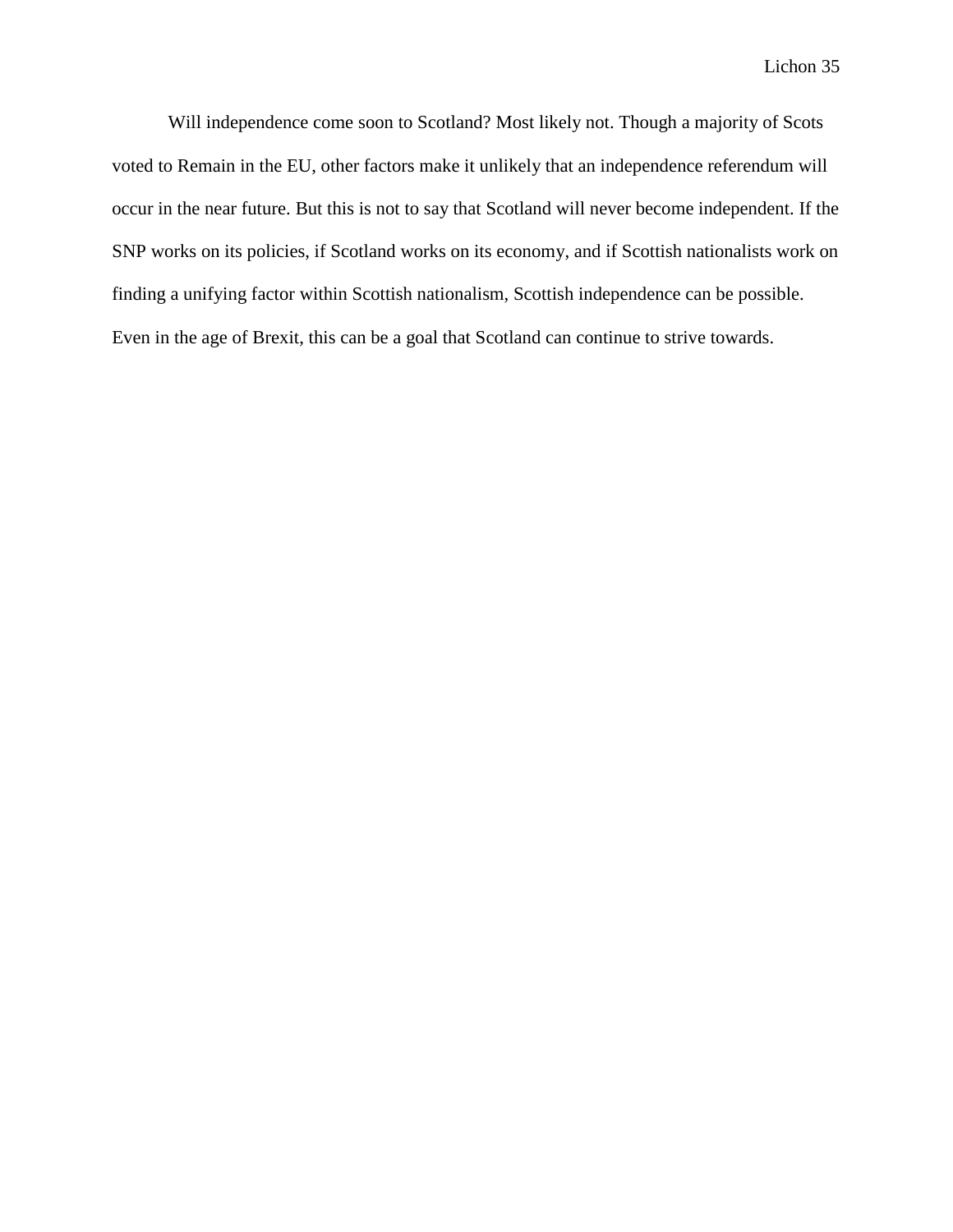# Bibliography

# *Primary Sources:*

- "A second Scottish independence referendum is never going to happen." *The Independent*, March 18, 2017.
- Beauchamp, Zack. "Why Britain's prime minister just called a new election and how it could backfire." *Vox*, April 18, 2017. https://www.vox.com/world/2017/4/18/15339312/uksnap-election-june-8-theresa-may.
- Bourgon, Lyndsie. "Brexit Has Brought the Idea of Scottish Independence Back From the Dead." *The Atlantic,* April 20, 2017. https://www.theatlantic.com/international/archive/2017/04/scotland-sturgeon-may-brexitbritain-independence/523623/.
- Campaign for a Scottish Assembly. "A Claim of Right for Scotland." From House of Commons Library. file:///C:/Users/sarac/Downloads/CDP-2016-0158.pdf.
- Castle, Stephen. "Scotland Votes to Demand a Post-'Brexit' Independence Referendum." *The New York Times*, March 28, 2017. https://www.nytimes.com/2017/03/28/world/europe/scotland-britain-brexit-europeanunion.html?  $r=0$ .
- Erlanger, Steven. "After Brexit, Scotland Lays a Path to Another Independence Vote." *The New York Times*, April 1, 2017. https://www.nytimes.com/2017/04/01/world/europe/brexitscotland-independence-vote.html.
- Macdonnell, Hamish. "Wounded Sturgeon to reflect on referendum." *The Times: Scotland*, June 10, 2017.
- "Nicola Sturgeon's speech proves the SNP has finally taken on the role of the establishment in Scotland." *The Independent*, September 5, 2017.
- "The Political Map of Britain." *The Times*, June 8, 2017.
- Scottish Government. "Choosing Scotland's Future: A National Conversation." 2007. http://www.gov.scot/Publications/2007/08/13103747/0.

*SNP Party Manifesto 2016, The*. Available at: https://d3n8a8pro7vhmx.cloudfront.net/thesnp/pages/5540/attachments/original/1485880 018/SNP\_Manifesto2016-web\_(1).pdf?1485880018.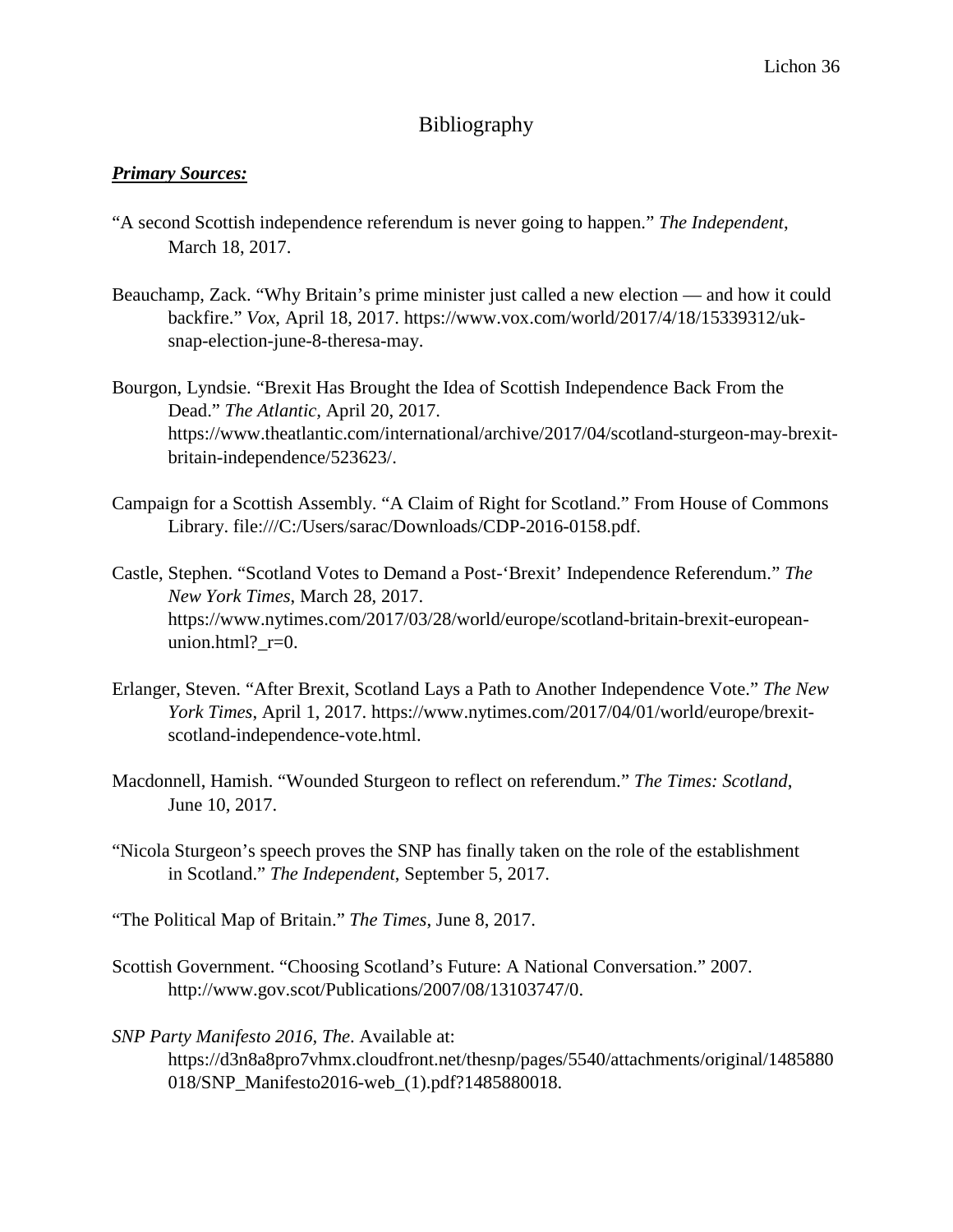Sturgeon, Nicola. "Speech on Scotland's Referendum." Speech, Edinburgh, Scotland, March 13, 2017. SNP.org. https://www.snp.org/nicola\_sturgeon\_speech\_ scotland s referendum.

Torrence, David. *EU Referendum 2016: A Guide for Voters*. Luath Press Limited: 2016.

- Watts, Joe. "Jeremy Corbyn comes out against second Scottish referendum after saying he would be 'absolutely fine' with one." *The Independent*, March 13, 2017. http://www.independent.co.uk/news/uk/politics/jeremy-corbyn-against-second-scottishreferendum-clarifies-opposition-labour-row-nicola-sturgeon-a7626651.html.
- Wright, Oliver and Charlie Cooper. "Brexit: What is it and why are we having an EU referendum?" *The Independent*, June 23, 2016. http://www.independent.co.uk/news/uk/politics/what-is-brexit-why-is-there-an-eureferendum-a7042791.html.

# *Secondary Sources:*

- Charter, David. *Europe In or Out: Everything You Need to Know*. Biteback Publishing: 2016.
- Dardanelli, Paolo. "Ideology and Rationality: The Europeanisation of the Scottish National Party." *Osterreichische Zeitschrift fur Politikwissenschaft,* 32 (3). 271-284. 2003.
- Flamini, Roland. "Scotland's Independence Bid: History, Prospects, Challenges." *World Affairs* 176, no. 1 (2013): 57-63.
- Harvie, Christopher T. *Scotland and Nationalism: Scottish Society and Politics 1707 to the Present*. Routledge: 1998.
- Kidd, Colin and Malcolm Petrie. "The Independence Referendum in Historical and Political Context." In *The Scottish Independence Referendum: Constitutional and Political Implications*, edited by Aileen McHarg, Tom Mullen, Alan Page, and Neil Walker, 29- 52. Oxford: Oxford University Press, 2016.
- Leith, Murray Stewart and Daniel P. J. Soule. *Political Discourse and National Identity in Scotland*. Edinburgh University Press: 2012.
- Lynch, Michael. *Scotland: A New History*. London: Pimlico, 2000.
- McCormick, John. *Understanding the European Union: A Concise Introduction*. Palgrave Macmillan: 2011.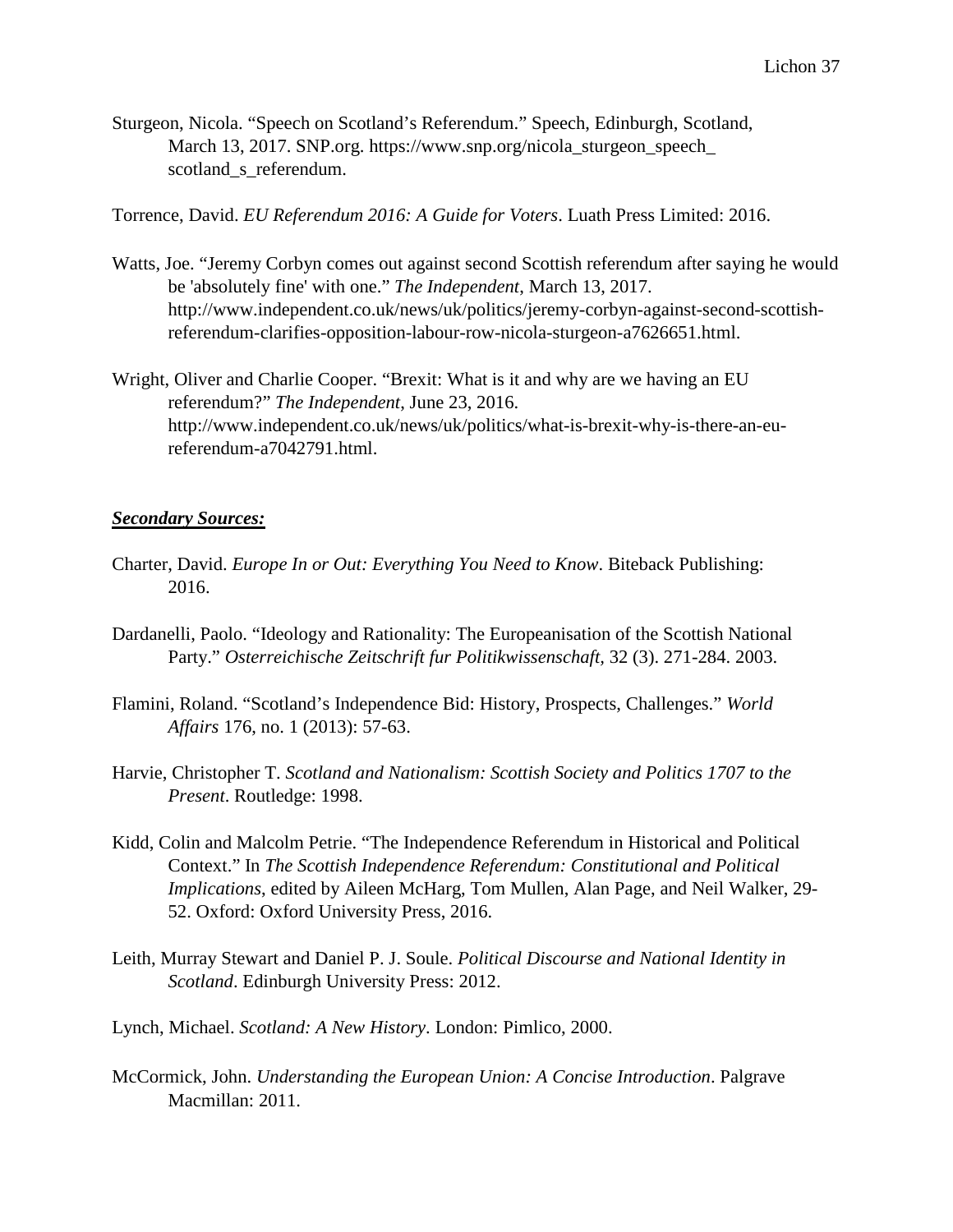- Mitchell, James. "The Referendum Campaign." In *The Scottish Independence Referendum: Constitutional and Political Implications*, edited by Aileen McHarg, Tom Mullen, Alan Page, and Neil Walker, 75-100. Oxford: Oxford University Press, 2016.
- Mullen, Tom. "Introduction." In *The Scottish Independence Referendum: Constitutional and Political Implications*, edited by Aileen McHarg, Tom Mullen, Alan Page, and Neil Walker, 3-28. Oxford: Oxford University Press, 2016.

Murdoch, Alexander. *The People Above.* Edinburgh: John Donald Publishers, Ltd., 1980.

- P., J. "Why the Brexit negotiations are about to get harder." *The Economist*. December 13, 2017. https://www.economist.com/blogs/economist-explains/2017/12/economist-explains-7.
- Raffe, Alasdair. "1707, 2007, And the Unionist Turn in Scottish History." *The Historical Journal* 53, no. 4 (2010): 1071-083.
- Tierney, Stephen. "The Scottish Independence Referendum: A Model of Good Practice in Direct Democracy?" In *The Scottish Independence Referendum: Constitutional and Political Implications*, edited by Aileen McHarg, Tom Mullen, Alan Page, and Neil Walker, 53- 74. Oxford: Oxford University Press, 2016.
- Whatley, Christopher. *Bought and Sold for English Gold?: Explaining the Union of 1707*. East Linton: Tuckwell Press, 2001.

# *Surveys and Data:*

*EU Referendum Results, 2016.* BBC News. http://www.bbc.com/news/politics/eu\_ referendum/results.

"The new political map of Scotland." *The Times: Scotland,* June 10, 2017.

- Prosser, Chris, Jon Mellon, and Jane Green. "What mattered most to you when deciding how to vote in the EU referendum?" *British Election Study*. 2016. http://www.britishelectionstudy.com/bes-findings/what-mattered-most-to-you-whendeciding-how-to-vote-in-the-eu-referendum/#.WmVIXainHIW.
- "Scotland Votes No." *Scotland Decides*. BBC News. 2014. http://www.bbc.com/news/events/scotland-decides/results.
- "UK election 2017: full results." *The Guardian*. June 9, 2017.